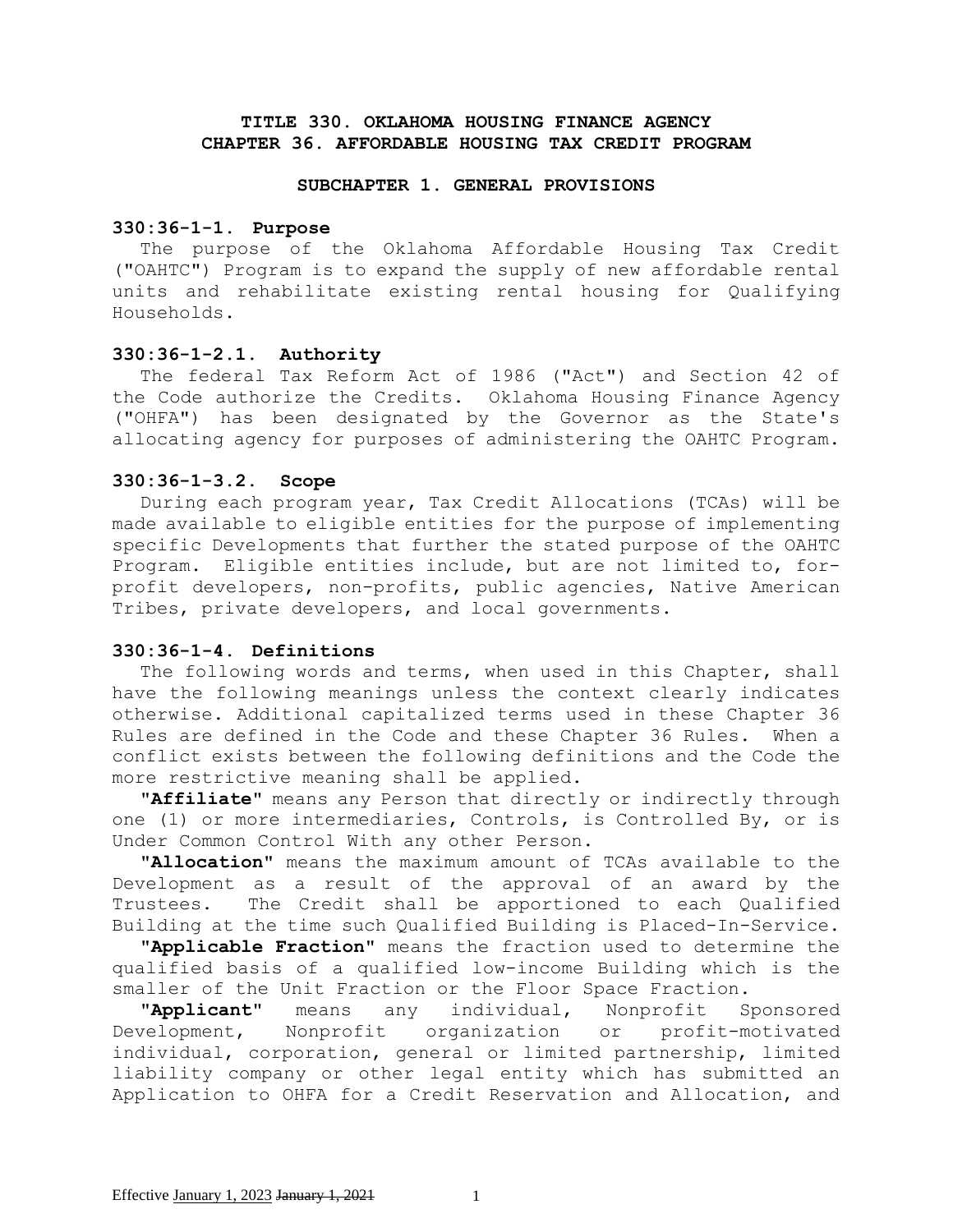its successors in interest. "Applicant" includes the Owner and Owner's predecessor in interest, if any, and includes any successor in interest, Transferee of all or any portion of the Development, and the heirs, executors, administrators, devisees, successors and assigns of any purchaser, grantee, Transferee, Owner or lessee (other than a Resident) of all or any portion of the Development, and any other Person or entity having any right, title, or interest in the Development.

**"Application"** means an Application in the form prescribed by OHFA, from time to time, in the Application Packet (AP), including all exhibits and other materials filed by an Applicant with OHFA in support of or in connection with the formal request by the Applicant requesting a TCA.

**"Application Packet"** (referred to in these Rules as the "AP") means the Application in the form prescribed by OHFA at least annually, together with instructions and such other materials provided by OHFA to any Person requesting the same for the purpose of seeking to obtain from OHFA a TCA. OHFA will solicit formal public input on the Application Packet, and provide explanation of any significant changes. Staff will present the proposed AP to the Trustees for approval at a Trustees meeting. The AP may include definitive statements of what shall constitute Threshold Criteria, Selection Criteria, priorities, preferences, and compliance and monitoring requirements as may be authorized by or provided for in the Code and these Rules, and may include the necessary forms, instructions and requirements for Applications, market studies, Commitments, Agreements, Elections, set-asides, OHFA staff evaluation criteria for Threshold Criteria and Selection Criteria, final ranking, Credit amounts, tax-exempt bond financed projects, compliance monitoring, and other matters deemed by Trustees, in their complete discretion, to be relevant to the process of evaluation of Applications and the Applicants in connection with the award or denial of TCAs.

**"Area Median Gross Income"** means the median Gross Income adjusted for household size, for the county or counties where each Building in a Development is located as determined and published annually by HUD.

**"Building"** means a property containing residential Housing Units located on the Land and included in the Development. For purposes of the Credit Program, each Building is identified by its Building Identification Number (BIN) assigned by OHFA and its street address assigned by the United States Postal Service. The BIN shall control for Tax Credit purposes. In the event more than one Building is located on the Land, each Building must be identified in the manner required by Code Section 42(g) to be treated as part of the Development. Any Allocation of Credit shall be effective only for the Building(s) identified in a Carryover Allocation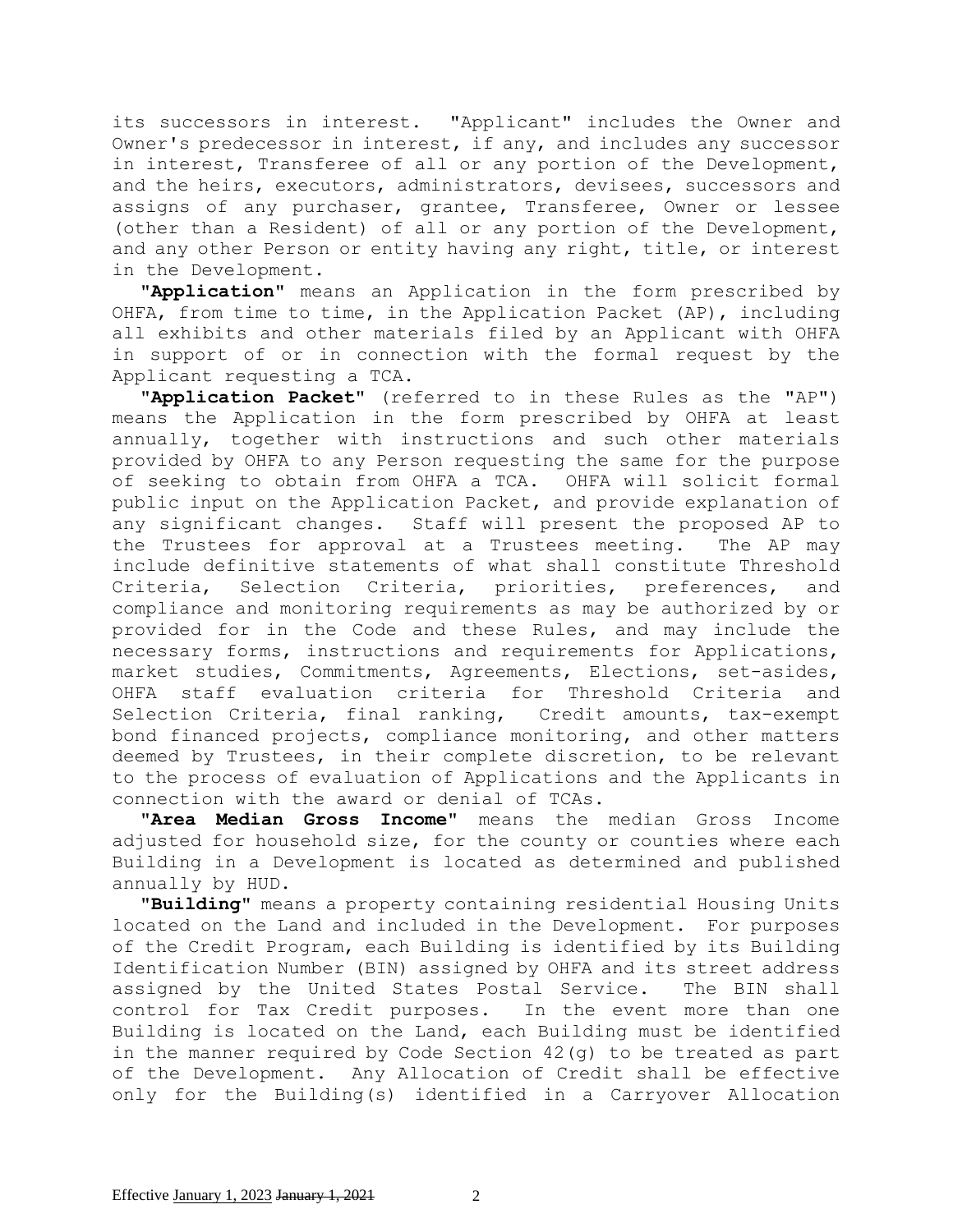Agreement, if applicable, or in Exhibit "A" to the Regulatory Agreement.

**"Capital Needs Assessment"** (CNA) means a qualified professional's opinion of a property's current physical condition determined after a physical inspection of the interior and exterior of the units and structures as set out in the AP.

**"Carryover Allocation"** means, an Allocation which is made with respect to a Building or Development pursuant to Code Section 42(h)(1)(E) and/or Code Section 42(h)(1)(F), as the case may be, and in conformance with IRS Notice 89-1 and Treasury Regulation Section 1.42-6.

**"Carryover Allocation Agreement"** means the contract between Owner and OHFA, authorized and approved by the Trustees. A Carryover Allocation is made pursuant to Code Section  $42(h)(1)(E)$ and/or Code Section  $42(h)(1)(F)$ , IRS Notice 89-1 and Treasury Regulation Section 1.42-6.

**"Certifications"** means the representations made under penalties of perjury by the Applicant, Owner, each Developer, each partner or general partner, party to a joint venture, and/or Resident, as applicable, including but not limited to those representations and Certifications set forth in the Applications and the Regulatory Agreement and Exhibits. Certifications also mean any and all representations made under penalties of perjury with respect to the Development at any time from the date of submission of the Application and throughout the Extended Use Period.

**"Code"** means the Internal Revenue Code of 1986, as amended, together with applicable rules and regulations, revenue rulings, guidelines, releases, pronouncements, notices or procedures promulgated thereunder or referred to therein or in the applicable rules and regulations.

**"Commitment"** means a representation or agreement of the Owner/Applicant contained in the Application, or otherwise, which in all cases shall be irrevocable and binding upon Owner/Applicant and its Transferees and successors in interest throughout the Development Compliance Period, unless otherwise noted in the Regulatory Agreement, these Rules, the Application, or any other agreements entered into by Owner/Applicant with OHFA in connection with the Credit Program.

**"Compliance Period"** means with respect to any Qualified Building, the continuous fifteen (15) year period over which the Qualified Building must satisfy all requirements of the Code and the Credit Program. The Compliance Period begins with the first year of the Credit Period.

**"Consultant"** means any Person (which is not an Affiliate of an Owner of the Development) that provides professional or expert services relating to an Application, a Development, or any activities pertaining to the filing of an Application, the award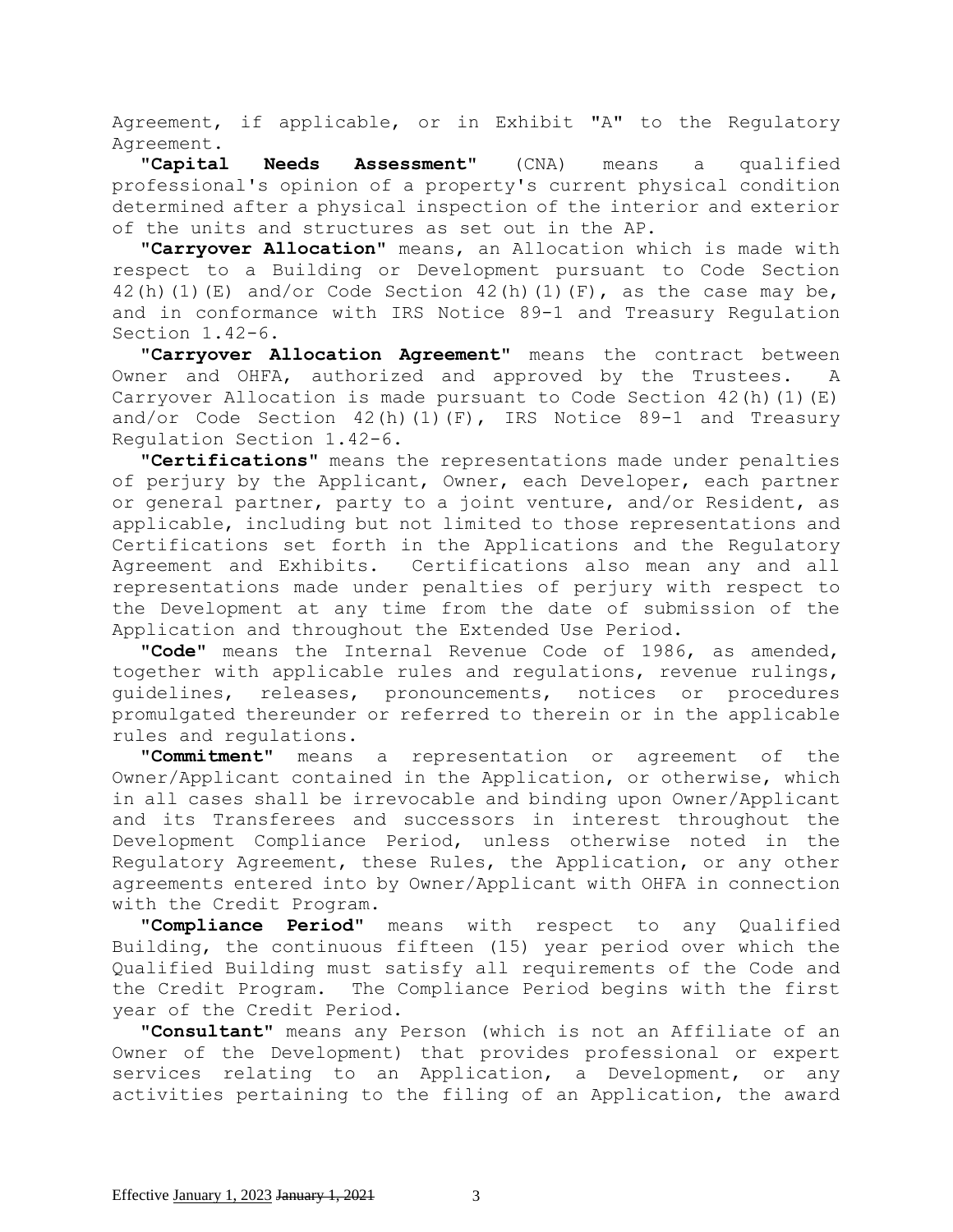of a TCA, the Carryover Allocation, or cost Certification documents filings with OHFA.

**"Control"** (including the terms "Controls", "Controlling", "Controlled By", and/or "Under Common Control With") means the possession, directly or indirectly, of the power to direct or cause the direction of the management and policies of any other Person, whether through an ownership interest in the other Person, by contract, agreement, understanding, designation, office or position held in or with the other Person or in or with any other Person, or by coercion, or otherwise.

**"Credit"** (including the terms Tax Credit and Low-Income Housing Tax Credit) means the Low-Income Housing Tax Credit available for federal income tax purposes under Code Section 42 for a Qualified Building.

**"Credit Period"** means the ten (10) year period over which the Credit may be claimed for a Building. The Credit Period begins when the Building is Placed-In-Service, for Credit purposes, or if the Owner makes an election under Section  $42(f)(1)(B)$  of the Code, the next year; but only if the Building is a qualified low-income Building within the meaning of Code Section  $42(c)(2)$ , by the end of the first year of that period. For an existing Building with Rehabilitation Expenditures, the Credit Period shall not begin before the year that the rehabilitation Credit is allowed under Code Section 42(f)(5).

**"Credit Program"** means OHFA's program for approving Allocations and includes, without limitation, adopting the Qualified Allocation Plan and OHFA's Credit Program Rules, the AP, and all things contemplated therein or appurtenant thereto, including without limitations, monitoring Developments throughout the Extended Use Period and notifying the IRS of the Building's or a Development's failure to comply with Code requirements.

**"Credit Reservation"** means the reservation of a maximum amount available for Allocation to such Development and apportioned to each Qualified Building therein upon meeting the requirements of the Credit Program and Code Section 42.

**"Developer"** means the Person or entity with the responsibility of ensuring the effective construction or rehabilitation of the Development, including any and all responsibilities as outlined in the Development Agreement, which may also be the Applicant and/or Owner of the Development. Developer also includes any other Person or organization affiliated with, Controlled by, in Control of or a related party to, the Developer, as determined by OHFA.

**"Development"** means the Land and one (1) or more Buildings, structures, or other improvements now or hereafter constructed or located upon the Land. If more than one (1) Building is to be part of the Development, each Building must be financed under a common plan and identified in the manner required under Code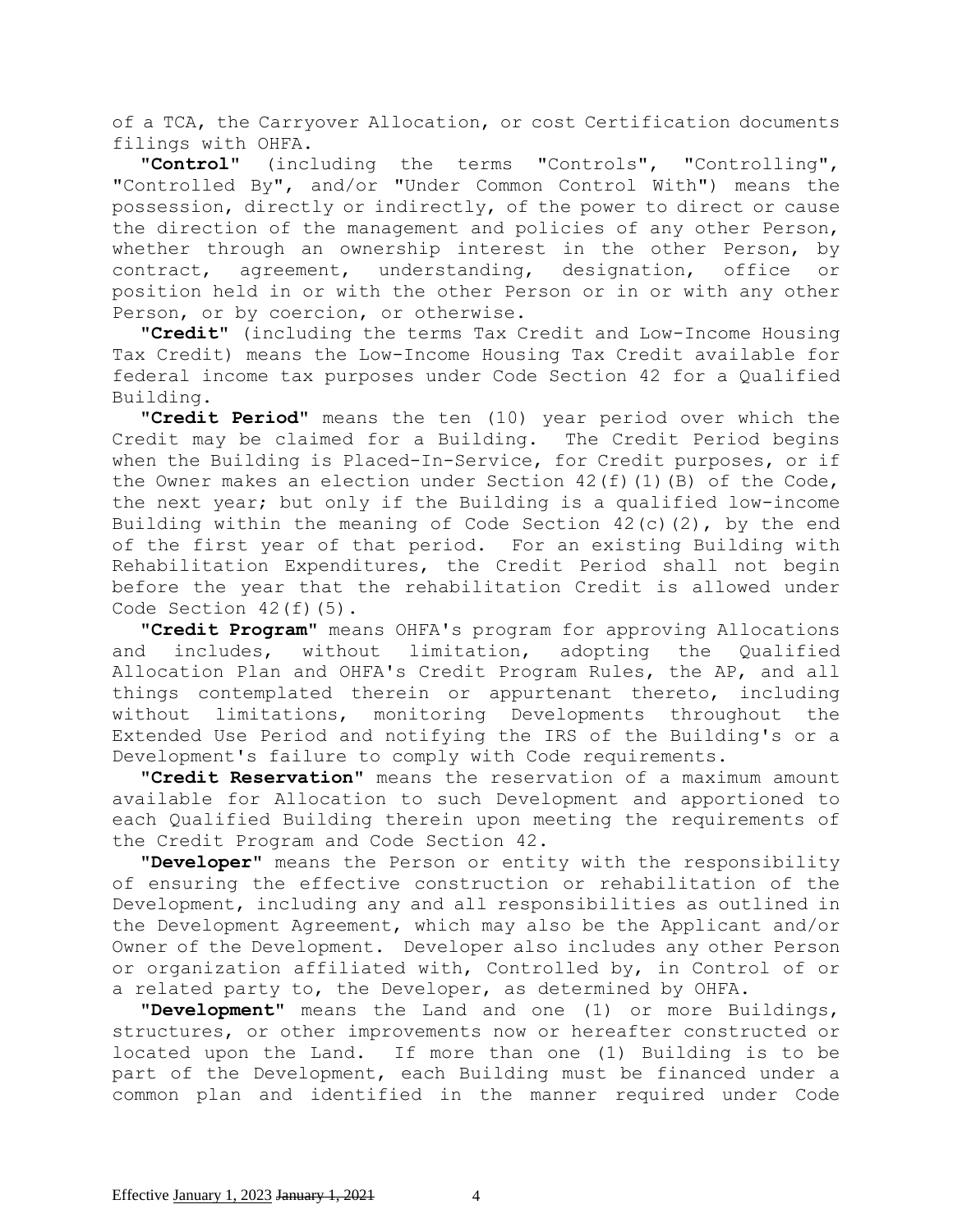Section 42(g).

**"Development Compliance Period"** means the period beginning with the first day the first Building of the Development is Placed-In-Service and continuing thereafter until the latest to end of the following periods for each Building in the Development: (i) the Compliance Period; (ii) the Extended Use Period; or (iii) the "Three Year Period."

**"Development Team"** means the Applicant, architect, attorney, Consultant, Developer, general contractor, market analyst and/or appraiser, property management company, Owner, tax professional, and the principals of each.

**"Drug"** for purposes of these OAHTC Program Rules, means "a controlled substance" as that term is defined in Section 102 of the Controlled Substances Act, 21 U.S.C., Section 802.

**"Drug-Related Criminal Activity"** means the illegal manufacture, sale, distribution, or use of a Drug, or the possession of a Drug with intent to manufacture, sell, distribute or use the Drug.

**"Due Date"** if a Due Date for submission of documents or fees falls on a weekend or a designated Federal holiday, then the Due Date becomes the next business day.

**"Elderly"** means housing that meets the Elderly exemptions from Fair Housing. For Credit Program purposes these exemptions only apply to household members. Definitions also only apply to Developments Allocated after the effective date of these Chapter 36 Rules.

(A) Provided under any State or Federal program that HUD has determined to be specifically designed and operated to assist elderly persons (as defined in the State or Federal program); or

(B) Intended for and solely occupied by persons 62 years of age or older; or

(C) Intended and operated for occupancy by persons 55 years of age or older. In order to qualify for this definition, a facility or community must satisfy each of the following requirements:

(i) At least 80 percent of the units must have at least one occupant who is 55 years of age or older; and

(ii) The facility or community must publish and adhere to policies and procedures that demonstrate the intent to operate as 55 or older housing; and

(iii) The facility or community must comply with HUD's regulatory requirements for age verification of residents.

**"Eligible Basis"** means generally the depreciable basis in the property.

**"Exchange"** means returning tax credits allocated from a prior year for a subsequent year's tax credit allocation.

**"Extended Use Period"** means the continuous period, a minimum of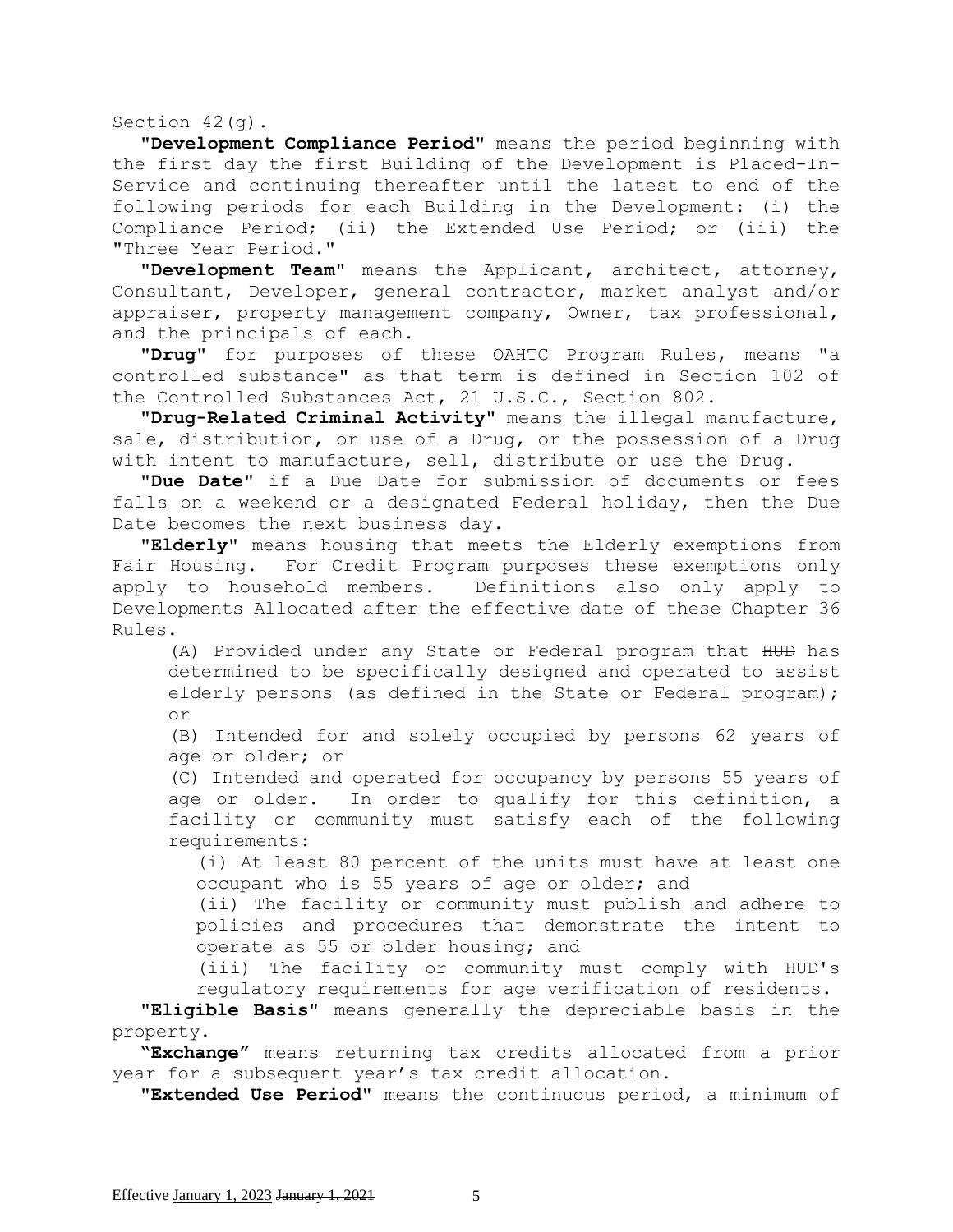fifteen (15) years, following the close of the Compliance Period during which a Qualifying Building must satisfy all requirements of the Code and the Credit Program. The Extended Use Period for the Development is set forth on Exhibit "A" to the Regulatory Agreement and may not be revoked or terminated prior to said date except as provided in the Code, these Chapter 36 Rules or in the Regulatory Agreement.

**"Floor Space Fraction"** means the total floor space of the Low-Income Unit in the Building divided by the total floor space of all residential units in the Building (whether occupied or not).

**"Gross Rent"** means the rent received for a Low-Income Housing Unit, including utility allowances but excluding (i) any payments under Section 8 or any comparable rental assistance program; (ii) any fees or supportive services (within the meaning of Code Section  $42$ (g)(2)(B); (iii) paid to Owner (on the basis of the low-income status of the qualified Resident of the Low-Income Unit) by a governmental assistance program or an organization exempt from federal income tax under Code Section 501(c)(3), if such program or organization provides assistance for rent and the amount of assistance provided for rent is not separable from the amount of assistance provided for supportive services; and (iv) rental payments to Owner to the extent an equivalent amount is paid to the Rural Housing Service (RHS) under Section 515 of the Housing Act of 1949. Gross Rent includes the minimum amounts paid toward purchase of a Housing Unit as described in Code Section  $42(q)(6)$ . The amount of Gross Rent is determined annually based upon the Area Median Gross Income for the locality in which the Development is located. The annual amount may decrease but such amount will not be reduced below the amount of Gross Rent established in the first year of the Credit Period.

**"Hard Construction Costs" means** the following types of activities, but not limited to, earthwork/site work, on-site utilities, roads and walks, concrete, masonry, metals, carpentry (rough and finish), moisture protection, doors/windows/glass, insulation, roofing, sheet metal, drywall, tile work, acoustical, flooring, electrical, plumbing, elevators, blinds and shades, appliances, lawns & planting, fence, cabinets, carpets, and heat & ventilation. For calculations of contractor fees, a reasonable contingency can be included.

**"Homeless"** means (1) lacking a fixed, regular and adequate nighttime residence; and has a primary nighttime residence that is a supervised public or private shelter providing temporary accommodations or a public or private place not ordinarily used as sleeping accommodations for human beings, OR (2) displaced as a result of fleeing violence in the home; and has a temporary residence that is a supervised public or private shelter OR (3) certified by an agency involved in regularly determining Homeless status. OR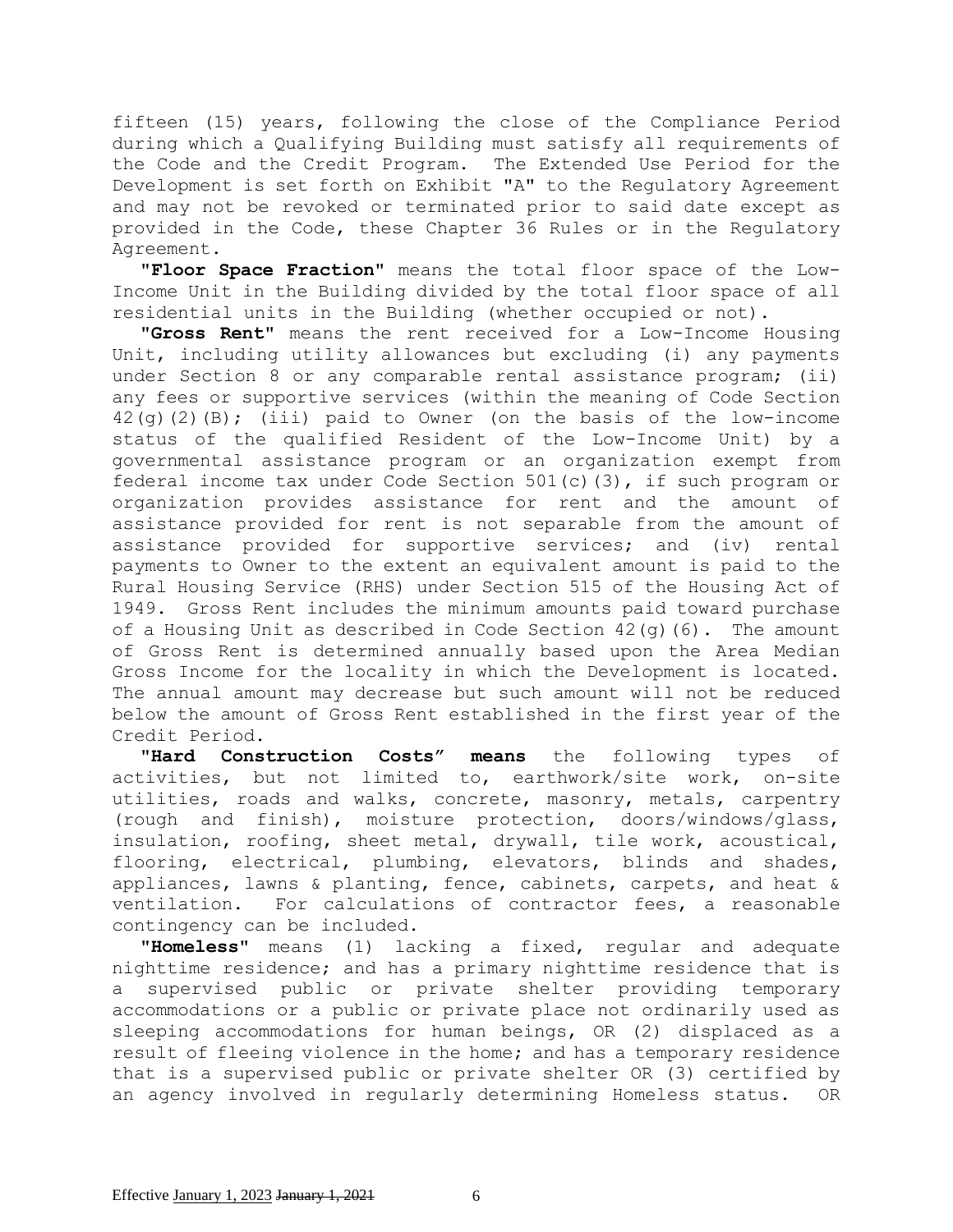(4) displaced as a result of a major disaster and receiving FEMA assistance. Homeless individuals are considered Homeless for a period of twenty-four (24) months from the date of move-in, according to Section 103 of the Stewart B. McKinney Homeless Assistance Act and  $42(i)(3)(B)(iii)(I)$  of the Code.

**"Housing Unit"** means a Low-Income Unit and/or Market Rate Unit located in a Building which is available for rent or is rented by Residents. Common area units are not included.

**"HUD"** means the U.S. Department of Housing and Urban Development.

**"Income"** means the Income of one or more qualified Residents, as determined in a manner consistent with the methods under HUD's Section 8 Program.

**"IRS"** means the Internal Revenue Service of the Treasury.

**"IRS Form 8609"** means the IRS Form entitled "Low Income Housing Credit Certification". The IRS Form 8609 establishes the maximum Credit for a Building.

**"IRS Form 8823"** means the IRS form entitled "Low-Income Housing Credit Agencies Report of Noncompliance or Building Disposition" issued or to be issued by OHFA with respect to issues of noncompliance with the laws of the IRS and/or the sale or disposition of the Development.

**"Land"** means the site(s) for each Building in the Development and having the legal description set forth described in the Carryover Allocation Agreement and Exhibit "A" to the Regulatory Agreement.

**"Large Development"** means a Development with more than sixty (60) units.

**"LIHTC Program"** means the Credit Program. "LIHTC Program" may be used interchangeably with the term "Credit Program" or "OAHTC Program".

**"Low-Income Unit"** means a Housing Unit that is both Rent-Restricted and occupied by qualified Residents, provided that: (i) Housing Unit shall constitute a Low-Income Unit only if it is suitable for occupancy taking into account local health, safety and building codes and it is used other than on a transient basis except in the case of Transitional Housing, all as determined under Code Section  $42(i)(3)$ ; and (ii) Housing Unit in any Building which has four (4) or fewer total Housing Units shall not constitute a Low-Income Unit if any Housing Unit in the Building is occupied by an Owner or a related Person [within the meaning of Code Section 42(i)(3)(C)] unless such Building is described in Code Section 42(i)(3)(E).

**"Market Rate Unit"** means a Housing Unit that does not meet the definition of a Low-Income Unit.

**"Minimum Low-Income Housing Set-Aside"** means the minimum percent required under Code Section 42(g) of Housing Units in the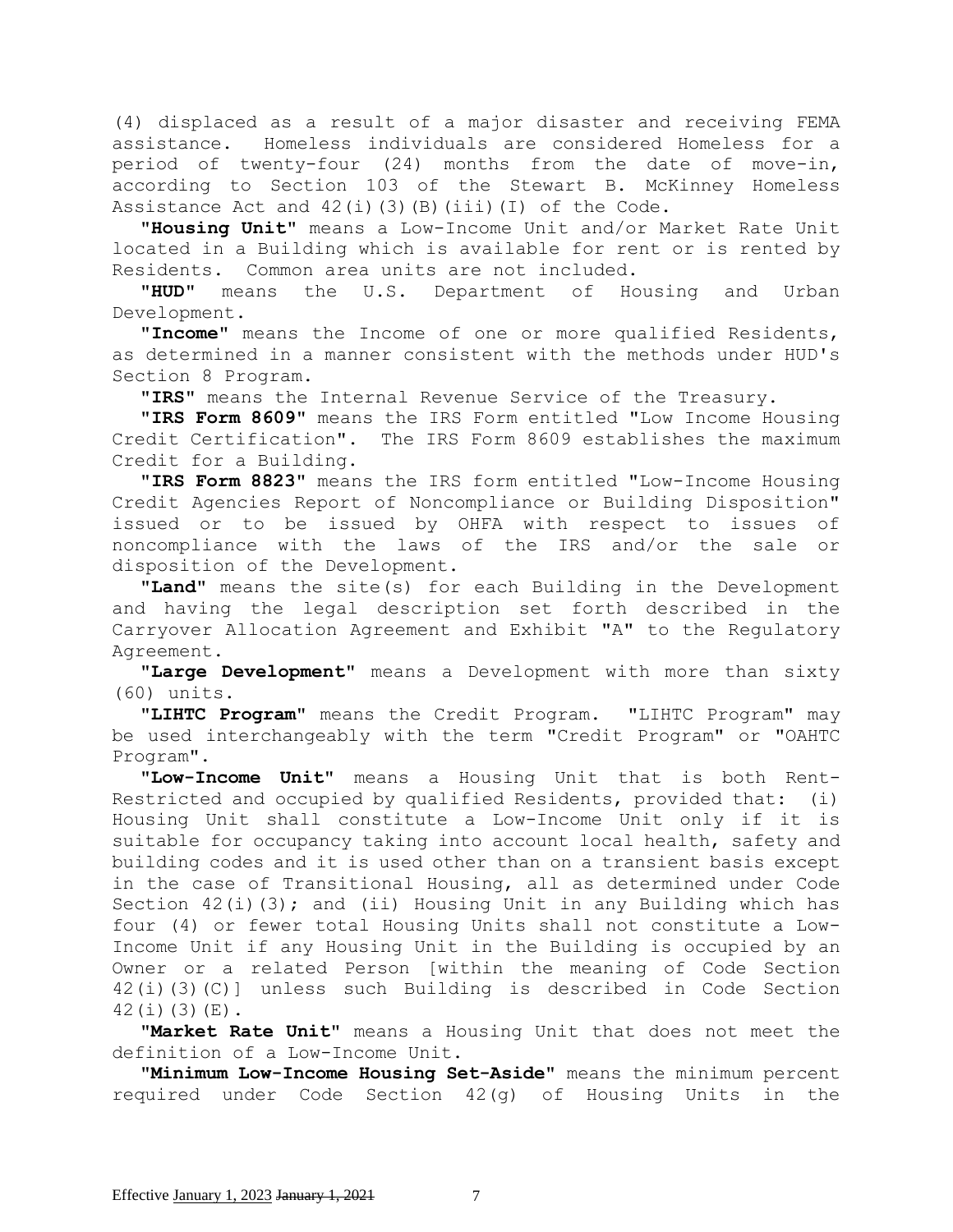Development to be both Rent-Restricted and occupied by qualified Residents, i.e., Residents whose Income is at or below a certain percentage of Area Median Gross Income. For purposes of Code Section 42(g), Owner must have selected one of the following: (i) twenty percent (20%) or more of the total Housing Units to be Rent-Restricted and occupied by Residents whose Income is at or below fifty percent (50%) percent of the Area Median Gross Income; (ii) forty percent (40%) or more of the total Housing Units to be Rent-Restricted and occupied by Residents whose Income is at or below sixty percent (60%) of the Area Median Gross Income as the Minimum Low-Income Housing Set-Aside; or (iii) Average Income Test - The project meets the minimum requirements of this test if 40 percent or more of the residential units in such Development are both rentrestricted and occupied by individuals whose income does not exceed the imputed income limitation designated by the taxpayer with respect to the respective unit. The Applicant may, however, have made a Commitment to provide greater percentages of Housing Units that are both Rent-Restricted and occupied by Residents meeting the above Income limitations and/or making Housing Units available to Residents with Income below the above limitations, i.e., an Additional Low-Income Housing Set-Aside. Owner and all Transferees, and successors in interest shall be bound by all Commitments, including the Minimum Low-Income Housing Set-Aside, or Additional Low-Income Housing Set-Aside made in the Regulatory Agreement, or included in the Carryover Agreement or any of the Resolutions of the Trustees respecting the Application, the Development, or Owner**.**

**"National Non-Metro Area Median Income"** means as determined and published annually by HUD.

**"Nonprofit"** means a private Nonprofit organization that is organized under State or local laws; has no part of its net earnings inuring to the benefit of any member, founder, contributor, or individual; is neither Controlled By, nor under the direction of, individuals or entities seeking to derive profit or gain from the organization; has a tax exemption from the Internal Revenue Service under section 501(c) (3) or (4) of the Internal Revenue Code of 1986; does not include a public body; has among its purposes the provision of decent housing that is affordable to low-income persons, as evidenced in its charter, articles of incorporation, resolutions or by-laws; and, has at least a one year history of providing affordable housing, and is duly qualified to do business within the State.

**"Nonprofit Sponsored Development"** means and refers to a proposed Development that has or will have a Nonprofit that has a Controlling interest by reason of an ownership interest in a Person that is or will be the Owner of the subject Development, and has materially participated, or will materially participate (within the meaning of the Code) in the Development and operation of the Development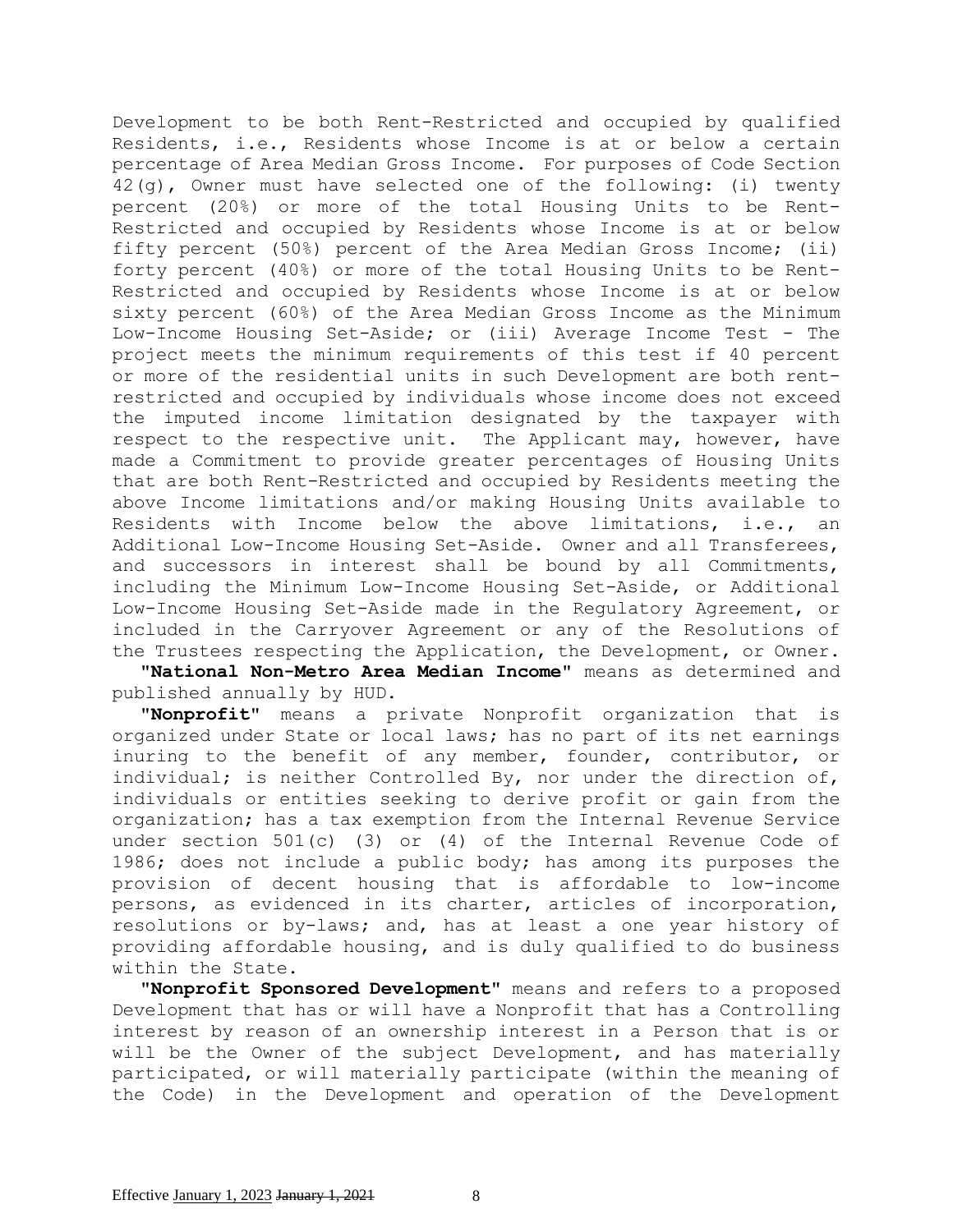throughout the Compliance Period.

**"OAHTC Program"** means the Credit Program. "OAHTC Program" may be used interchangeably with the term "LIHTC Program" or "Credit Program".

**"OHFA"** means Oklahoma Housing Finance Agency a State-beneficiary public trust. OHFA is the allocating agency for the State for purposes of the Credit Program.

**"One Year Period (1YP)"** means period commencing on the date on which OHFA and the Owner agree to the Qualified Contract Price in writing and lasting twelve (12) calendar months.

**"Owner"** means the legal Owner of record of the Development, as set forth on page one of the Regulatory Agreement, and any and all successor(s) in interest. Owner also means any other Person or entity having or acquiring any right, title, or interest in the Development.

**"Person"** means, without limitation, any natural person, corporation, partnership, limited partnership, joint venture, limited liability company, limited liability partnership, trust, estate, association, cooperative, government, political subdivision, agency or instrumentality, Community Housing Development Organization (CHDO), interlocal cooperative, or other organization of any nature whatsoever, and shall include any two or more Persons acting in concert toward a common goal.

**"Placed-In-Service" means:** (i) the date on which a new Building or existing Building used as residential rental property is ready and available for its specifically assigned function as evidenced by a certificate of occupancy or the equivalent; or (ii) for Rehabilitation Expenditures that are treated as a separate new Building, any twenty-four (24) month period over which such Rehabilitation Expenditures are aggregated.

**"Program Rules"** means the various written criteria, requirement, rules, and policies adopted from time to time by the Trustees as the State's Qualified Allocation Plan to administer the Credit Program and to provide for Allocations. The Program Rules must be followed by any participant in the Program. The Program Rules may include requirements that are more stringent than those under Code Section 42.

**"Qualified Allocation Plan (QAP)"** means these Chapter 36 Rules plus the Application Packet (AP) as defined and other materials provided by OHFA. The deadline for all informal input sessions and the formal public hearing for changes in the QAP will be published by OHFA Staff.

**"Qualified Building"** means a Building which meets the terms, conditions, obligations, and restrictions of the Program Rules, Carryover Allocation Agreement, Regulatory Agreement, Resolutions of the Trustees respecting Owner or the Development, and Code Section 42(c)(2) for an Allocation and the issuance by OHFA of IRS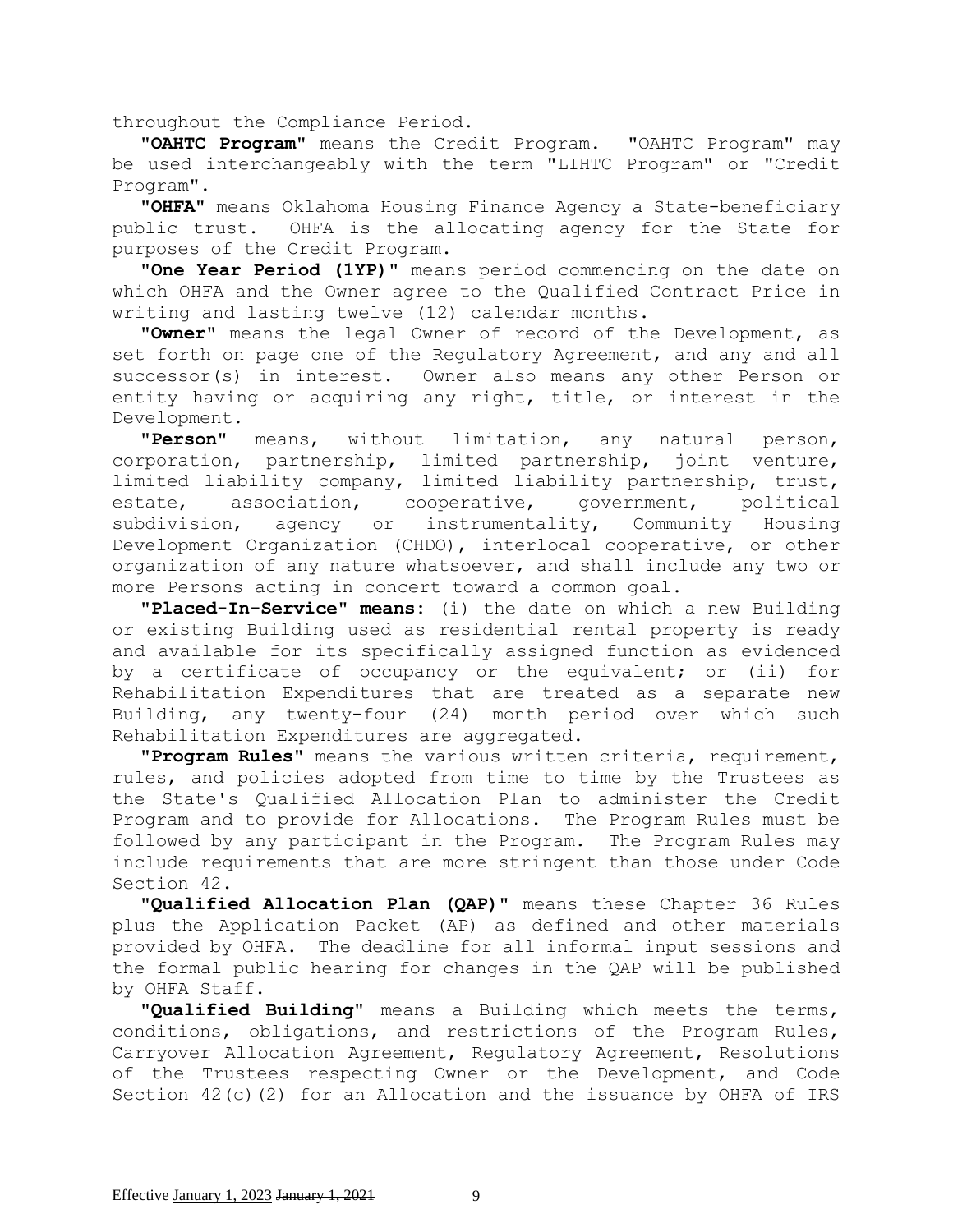Form 8609.

**"Qualified Contract"** means a bona fide contract to acquire the portion of a Building which is not Rent-Restricted for fair market value and the portion of the Building which is Rent-Restricted for an amount not less than the Applicable Fraction for the Building or the sum of: (i) the portion of outstanding indebtedness secured by, or with respect to the Building which is allocable to such Building; (ii) adjusted investor equity in the Building; and (iii) other capital contributions invested in the Building but not reflected in the amounts described in (i) or (ii) above; reduced by cash distributed from the Development or available for distribution from the Development; provided that in all cases, the purchase price for the Building required for a contract to be a Qualified Contract shall be determined in a manner consistent with the requirements of Code Section 42(h)(6)(F), or such other regulations as prescribed by the Code to carry out this section.

**"Qualified Contract Application (QCA)"** means an Application containing all information and items required by the OHFA to process a request for a Qualified Contract.

**"Qualified Contract Preliminary Application (QCPA)"** means a request containing all information and items necessary for OHFA to determine the eligibility of an Owner to submit a Qualified Contract Application.

**"Qualified Contract Price (QCP)"** means calculated purchase price of the Development as defined within §42(h)(6)(F) of the Code and as further delineated in Chapter 36 Rules.

**"Qualified Development"** means a Development where the Housing Units are both Rent-Restricted and occupied by Residents whose Income is at or below the level selected as the Minimum Low-Income Housing Set-Aside.

**"Qualifying Households"** means households whose annual Incomes do not exceed the elected area median family income set-aside required in the Code.

**"Regulatory Agreement"** means the written and recorded agreement between a recipient of a TCA and the allocating agency, OHFA, placing restrictive covenants upon the Development and the underlying Land for a term of not less than thirty years (30) years, or such other term as may be required from time to time by provisions of the AP, these OAHTC Rules and Section 42 of the Code and the federal rules and regulations promulgated thereunder and containing other restrictions, covenants, warranties and agreements required by State, federal or local law and these OAHTC Rules.

**"Rehabilitation Expenditures"** means amounts that are capitalized and incurred for the addition to or improvement of an existing Building of a character subject to the allowance for depreciation under Section 167 of the Code. However, it does not include the costs of acquiring a Building or an interest in it, for example,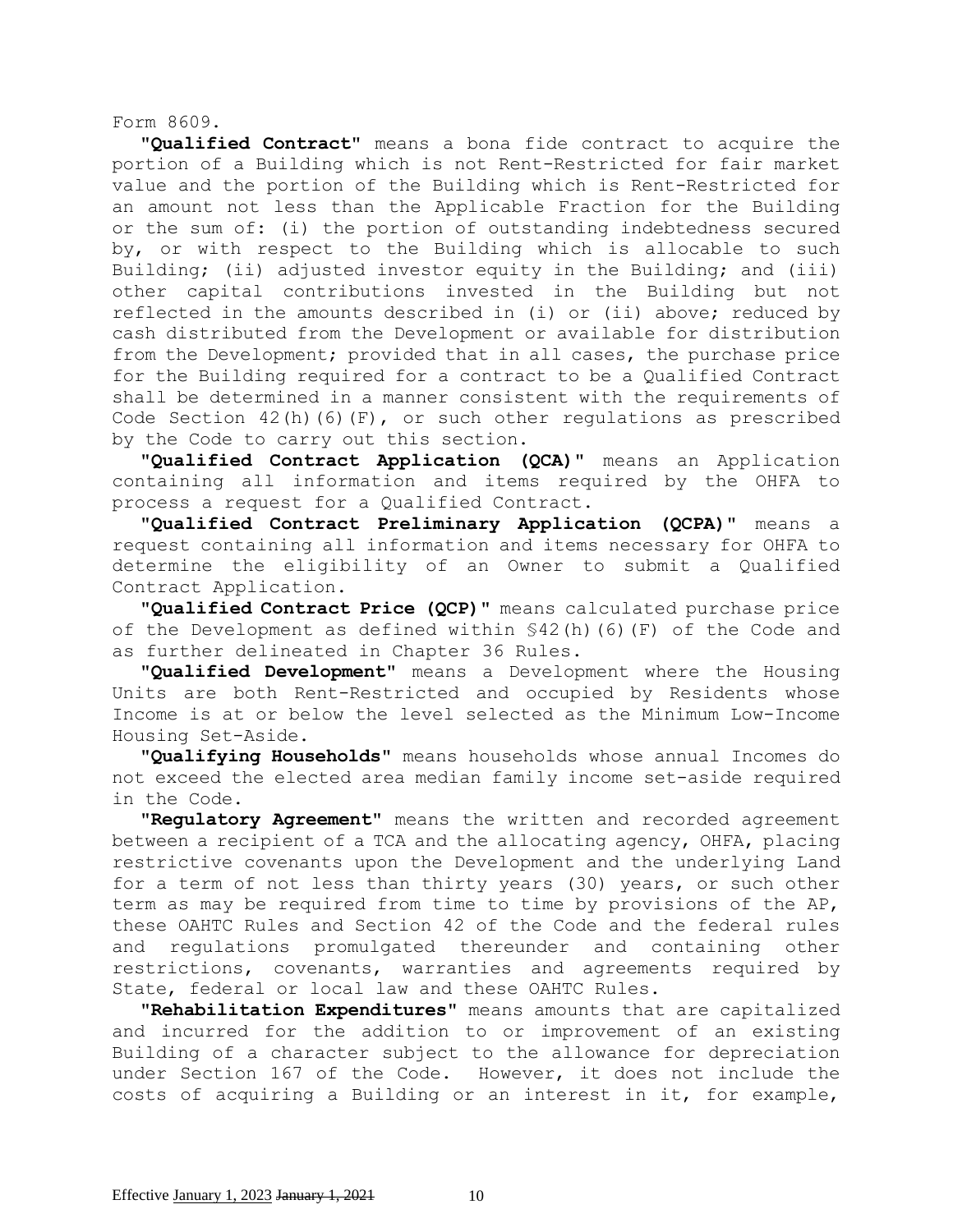any Developer Fee properly allocated in acquiring a Building or any other soft costs or any amount not permitted to be taken into account under Section  $42(d)(3)$  or Section  $42(d)(4)$  of the Code.

**"Rent-Restricted"** means that the Gross Rent with respect to a Low-Income Unit does not exceed thirty percent (30%) of the Income limitations for qualified Residents adjusted by the Imputed Household Size, subject to the exception set forth in Code Section 42(g)(2)(E) (relating to certain Housing Units for which federal rental assistance decreases as Resident Income increases).

**"Resident"** means an individual or group of individuals (other than an Owner) residing in a Housing Unit.

**"Resolution"** means an official action of the Trustees and may include all Resolutions adopted by the Trustees with respect to a Development.

**"Review Report"** means the Threshold Criteria Review and Selection Criteria Review containing the results of OHFA's review of the Application and scoring of the Application. There are preliminary and final versions of the Review Report for each Application.

**"Rural Area"** means any city, town, village, area or place generally considered rural by the Secretary of Agriculture (RHS) for rural housing programs. Verification will be obtained by OHFA staff.

**"Rural Development"** means a Development that is, or will be located within a Rural Area as defined by USDA.

**"Section 8"** means Section 8(c)(2)(A) of the United States Housing Act of 1937, as amended.

**"Selection Criteria"** means the evaluation criteria, over and above the Threshold Criteria, set out in the AP, which shall be established and may be changed by OHFA from time to time in the AP (using the priorities for the State as they are established from time to time under and pursuant to these Rules and the AP), to determine the Development's qualifications, and which are the basis for ranking Applications and establishing a relative level of acceptability for consideration under the Rules and the AP for the possibility of the award of a TCA by OHFA. Although the Selection Criteria may be given substantial weight by the Trustees in deciding whether or not a particular Application and Applicant shall be awarded a TCA, the Trustees reserve the right to take into consideration such other factors as they, in their complete discretion, deem appropriate.

**"Site Control"** means the exercise of dominion or Control over the property through the execution of a purchase, sale, or long-term lease agreement (with a lease term that exceeds the Extended Use Period), receipt of a deed or conveyance of the Land where the Development will be located, or an option to purchase the property (where the option is not revocable on the part of the seller). OHFA alone will decide if an Applicant or Owner has obtained Site Control.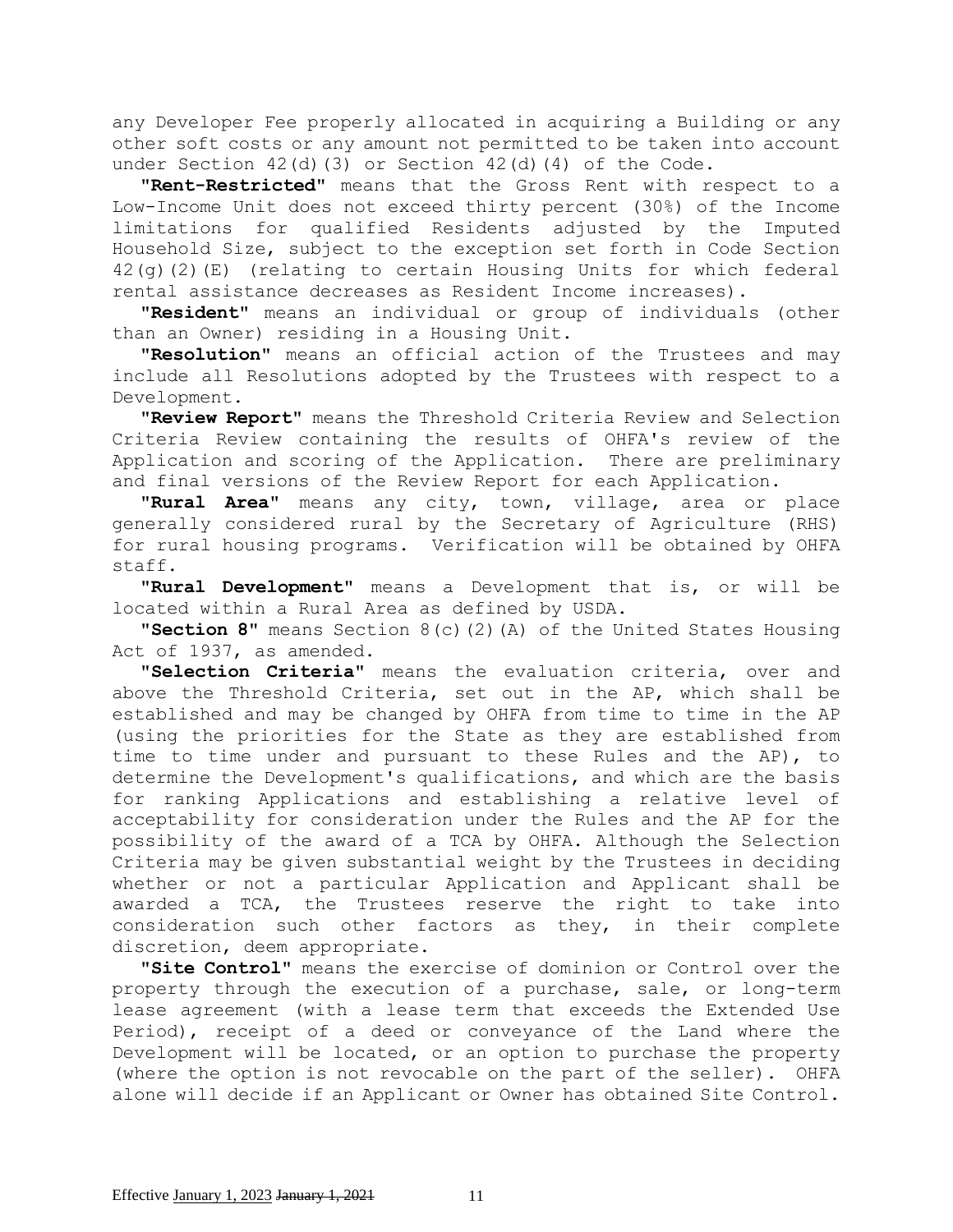**"State"** means the State of Oklahoma**.**

**"Targeted Populations"** means such populations as may be designated from time to time in the AP by official action of the Trustees, which designations may include, but are not necessarily limited to, the Homeless, the Elderly, Veterans, Youth aging out of Foster Care, persons with mental and physical disabilities and/or disabled persons.

**"Tax Credit Allocation (TCA)"** means a federal Low-Income Tax Credit Allocation by OHFA to a Development Owner pursuant to Section 42 of the Code, QAP, and formal action by the Trustees.

**"Three-Year Period"** for a Building means the three (3) year period following: (a) the date of acquisition of such Building by foreclosure or forfeiture under a deed of trust, mortgage or real estate contract or by deed in lieu of foreclosure; or (b) the end of the Extended Use Period, or (c) in the case of the release of the affordability restriction due to the failure of OHFA to present a QC before the expiration of the One Year Period, the recording of a Release of Regulatory Agreement by OHFA. During the Three-Year Period the Owner may not evict or terminate a tenancy of an existing tenant of any Low-Income Unit except for good cause. During the Three-Year Period the Owner may not increase the Gross Rent with respect to any Low-Income Unit except as permitted under Section 42 of the Code.

**"Threshold Criteria"** means the criteria set out herein and in the AP, which shall be established and may be changed by OHFA from time to time in the AP, to determine the qualifications of the Applicant and the Owner and the proposed Development, presented in each Application that are the minimum level of acceptability for consideration under the Rules and the AP for the possibility of the award of a TCA by OHFA. Failure to satisfy all Threshold Criteria set out in the AP may result in the disqualification of the Application for further consideration, and may require no further action by OHFA Staff except to notify the Applicant of the disqualification.

**"Total Development Costs"** means the total costs incurred in acquiring and developing the Development as set forth in the proposed budget for the Development included in the Application. Total Development Costs will be certified by an independent certified public accountant's Certification of sources and uses of funds at times prescribed by OHFA.

**"Transfer"** means any sale, Transfer, merger, consolidation, liquidation, contribution, assignment, exchange or other change in all or part of the Ownership of the Land and/or Development or any Building which is a part thereof, whether voluntary or involuntary, and also includes: a Transfer, sale, contribution or assignment by the Applicant, Owner or Developer of all or any part of its rights, title or interest in the Application, Carryover Allocation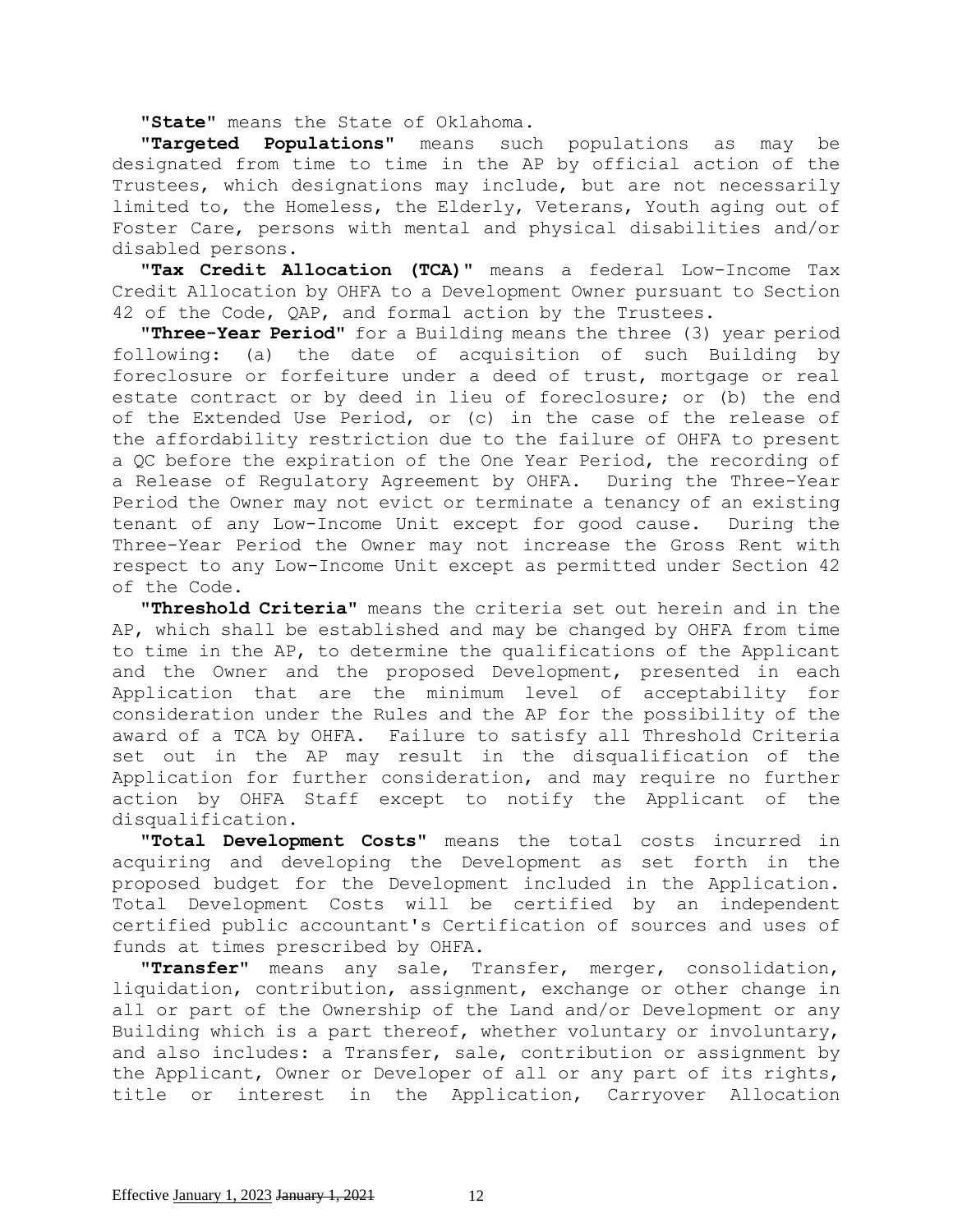Agreement, Credit, Land, Building and/or Development to another party; or a withdrawal, change or addition of any partner to a general partnership, general partner of a limited partnership, any party to a joint venture or the manager of a limited liability company.

**"Transferee"** means any and all successor(s) in interest of Owner and any other Person or entity having or acquiring any right, title, or interest in the Development.

**"Transitional Housing"** for purposes of these OAHTC Program Rules means Transitional Housing for the Homeless which meets the requirements of Code Section 42(i)(3)(B)(iii)

**"Treasury"** means the United States Department of the Treasury.

**"Trustees"** means the Board of Trustees of OHFA.

**"Unit Fraction"** means the fraction of a Building devoted to lowincome housing, the numerator of which is the number of Low-Income Housing Units in the Building, and the denominator of which is the number of total Housing Units, whether or not occupied, in the Building.

**"Violent Criminal Activity"** means any criminal activity that has as one of its elements the use, attempted use, or threatened use of physical force substantial enough to cause, or be reasonably likely to cause, serious bodily injury or property damage.

## **330:36-1-7. National standards incorporated by reference**

(a) The national standards for development of the OAHTC Program are hereby incorporated by reference, including Code Section 42 and all federal regulations, promulgated thereunder, including, but not limited to, 26 CFR Sections 1.42-5, 1.42-6, 1.42-11, 1.42-13 and 1.42-17.

(b) Copies of Code Section 42 and applicable federal regulations may be obtained from OHFA, during regular business hours Monday through Friday 8:00 a.m. to 4:45 p.m., excluding legal holidays. They can also be accessed at www.ohfa.org.

### **SUBCHAPTER 2. ALLOCATION PROCEDURES**

### **330:36-2-1. TCAs distribution**

(a) OAHTCs allocated annually to the State by the IRS shall be awarded to Applicants selected through a formal Application process governed by the Qualified Allocation Plan (QAP).

(b) TCAs will be awarded according to the Act, Code, these Chapter 36 Rules, the AP, and at the discretion of the Trustees, by their formal action, giving consideration to Staff recommendation following a thorough review and financial feasibility analysis.

(c) The Trustees reserve the right, to consider and make an award of TCAs at any time as the Trustees, in their sole discretion, deem such award appropriate under the circumstances and facts presented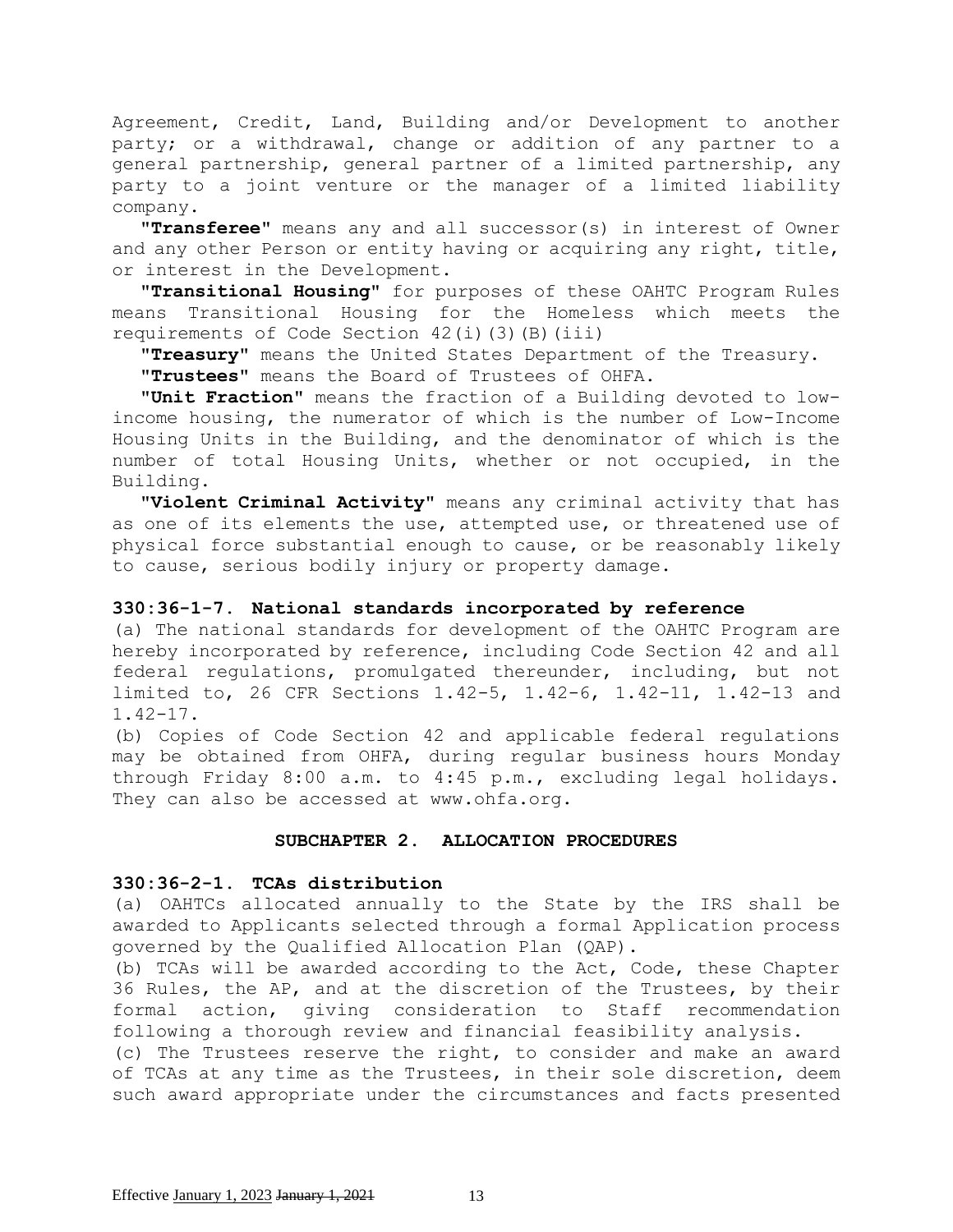to them. Approval of such an award shall be at a regularly scheduled or special meeting of the Trustees and shall be made by formal action, giving consideration to Staff review and recommendations. (d) The AP shall be made available to parties considering the filing of an Application and interested parties upon request. The AP can be accessed at OHFA's website, www.ohfa.org.

### **330:36-2-2. Additional Credits**

(a) Guidelines for Applications for additional Credits may be established in the AP. Limitations may be placed on types of Developments, amount of additional Credits, or type of Applications. (b) The timing of acceptance of Applications for additional Credits may also be established in the AP.

## **330:36-2-3. Set-aside categories for TCAs**

(a) The annual allocation of OAHTC Program tax Credits made available to the State may be divided into various set-aside categories, including but not necessarily limited to, Nonprofits, New Construction, Rehabilitation, and such other categories as the Trustees, in their complete discretion, may adopt from time to time for inclusion in the AP. Nonprofits competing in the Nonprofit setaside must comply with the definition of Nonprofit Sponsored Development in these Chapter 36 Rules.

(b) Specific set-aside categories and amounts for each category may be determined from time to time by formal action of the Trustees and shall be set out in the AP. The Trustees may, in their sole discretion, modify the amount of the State's annual allocation of Credits devoted to any set-aside, if they determine that the housing needs of the State so warrant, except for the maximum ninety percent (90%) allocation limitation to those other than Nonprofits as required by the Code.

# **330:36-2-5. Geographic Allocation of TCAs**

 OHFA's jurisdiction for location of Developments shall be the entire State of Oklahoma, and, subject to the priorities established from time to time in the AP, OHFA may make awards of TCAs throughout the State.

## **330:36-2-7. Award amounts**

(a) The maximum TCA for any one Development proposal shall be established in the AP.

(b) TCAs may be for amounts less than applied for based upon OHFA's financial and feasibility analyses. In order to make the most efficient, equitable and practicable utilization of the State's tax Credit allocation, the Trustees of OHFA may approve, giving consideration to the recommendations of OHFA's staff, the utilization of funding from other housing programs administered by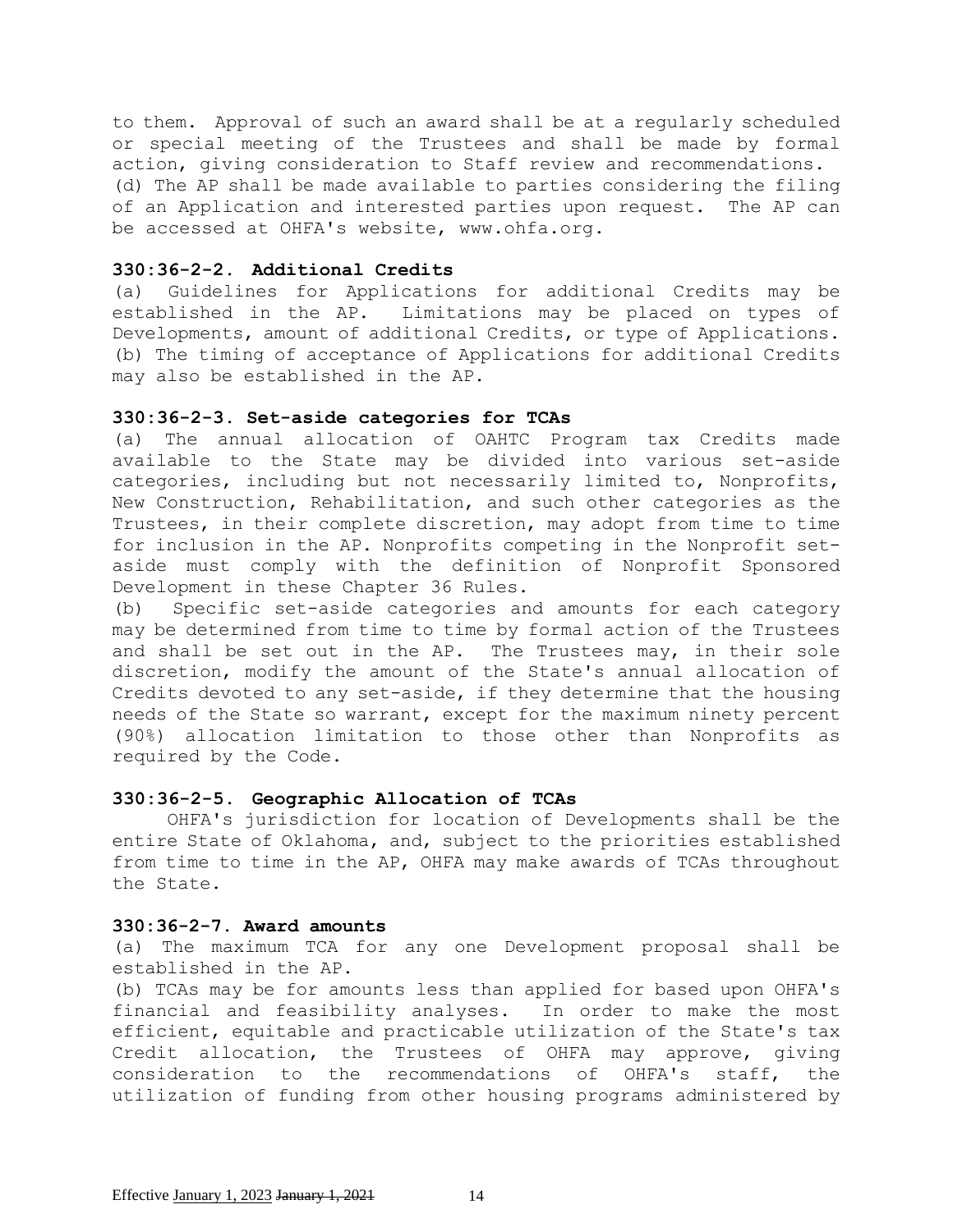OHFA which may also result in a decrease in the amount of the TCA approved.

## **330:36-2-9. Reallocation of additional tax Credits**

(a) Additional tax Credits may become available for the award of TCAs as the result of:

- (1) Development cancellations;
- (2) Developments completed under original cost estimates;
- (3) Credits Allocated but not utilized; or,
- (4) Other circumstances.

(b) In keeping with the AP, OHFA may award TCAs based on the amount of Credits available, in the calendar year any such Credits first become available.

(c) The Trustees reserve the right, to consider Allocations of TCAs outside the established reservation period(s) for a given calendar year. The Trustees, in their sole discretion, reserve the right to approve such an Allocation of TCAs, provided the facts presented to them demonstrate a special circumstance or need and said Allocation promotes the development of residential use housing within the State. Provided however, the Trustees also reserve the right to deny any request for an Allocation of TCAs made outside the established reservation period(s) for a given calendar year. Consideration of all Allocations of TCAs shall be made at a regularly scheduled or special meeting of the Trustees and shall be made by formal action, giving consideration to Staff review and recommendations.

(d) All Credits not awarded in any calendar year shall be carried over for use in the next calendar year, in accordance with the provisions of the Code, these Rules, the AP and/or the formal action of the Trustees.

# **330:36-2-11. OHFA Development notification**

(a) OHFA shall, within fifteen (15) business days of receipt of an Application, notify, in writing, by certified mail or other form of traceable delivery system to provide proof of transmission and receipt, the Mayor or highest elected official, or if neither of the aforementioned exist, the Chief Executive Officer of each Local Governing Body of the jurisdiction within which the proposed Development is located at the time of Application and the legislators who are entitled to such Notice, regarding the characteristics of the proposed Development located within their jurisdiction/district. All comments received from said Mayor or highest elected official, or if neither of the aforementioned exists, the Chief Executive Officer and/or legislator(s) will be presented to the Trustees for their consideration when reviewing a request for an Allocation of Credits.

(b) If the Application is considered at a different Trustees meeting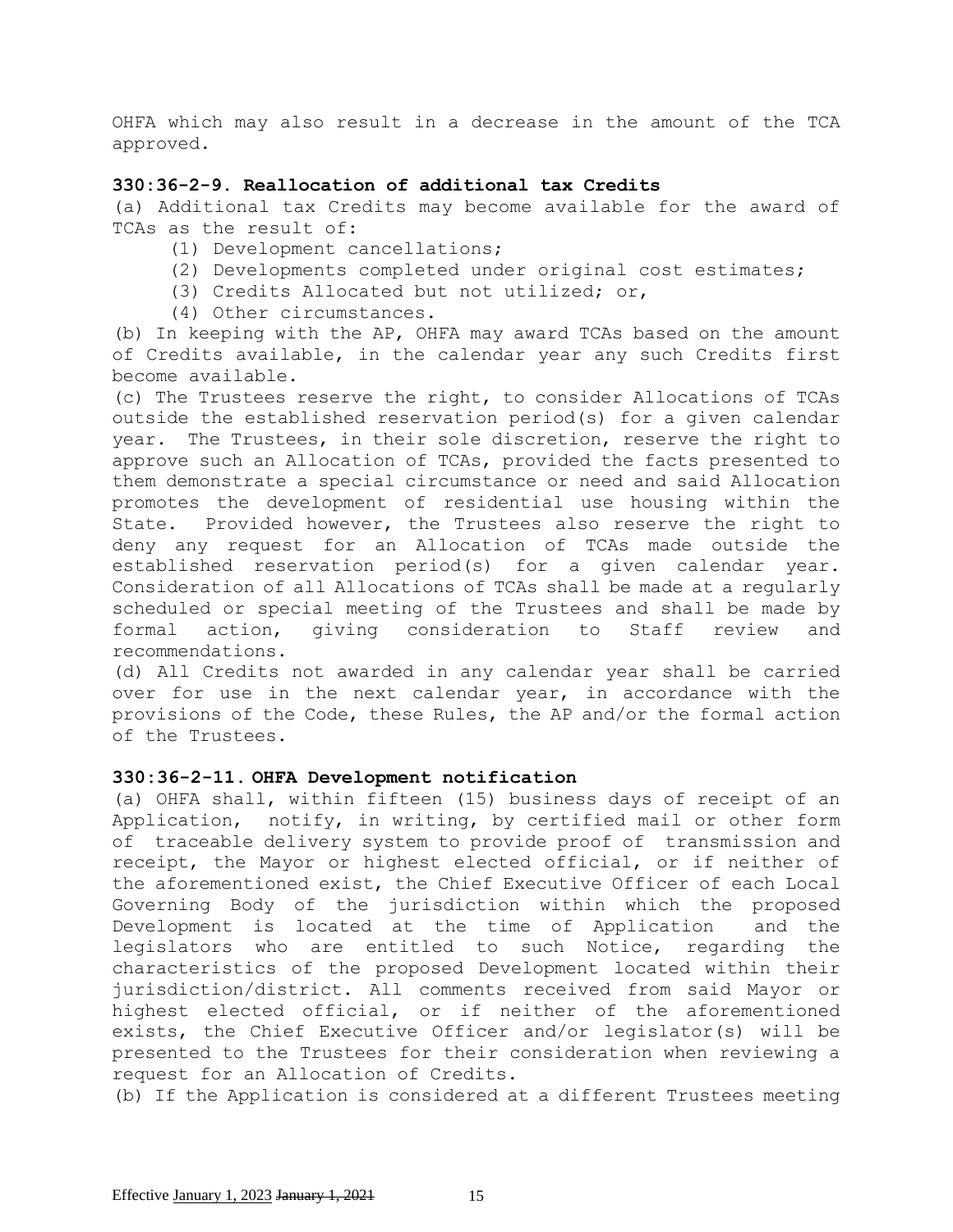than in the notice, this notification requirement is considered to be met.

## **330:36-2-12. Communications with OHFA during Application Review**

(a) **Communications with OHFA Employees.** Following submission of an Application, neither the Applicant, any representative or Affiliate of the Applicant, nor any member of the Development Team shall contact any OHFA employee, concerning the Application nor any other Applications filed. OHFA reserves the right, in OHFA's sole discretion, to contact the contact person(s) identified by the Applicant for the purpose of clarifying any matter.

(b) **No Ex Parte Communications with the Board of Trustees of OHFA.** Neither an Applicant, any representative or Affiliate of the Applicant, any member of the Development Team, nor members of the public shall communicate, directly or indirectly, with the Trustees regarding an Application under consideration by OHFA except upon notice and opportunity for all parties to participate. Applicants and others who wish to communicate with the Trustees must follow the specific steps as set forth in 330:36-2-13.1.

(c) **Preliminary Review Report.** Following the release of the preliminary Review Report, the Applicant may submit questions or request clarification concerning the preliminary Review Report. All such questions or inquiries must be in writing and addressed to the Staff member designated in the cover letter accompanying the preliminary Review Report. These questions may be submitted electronically. OHFA reserves the right to grant or deny requests for meetings with the Staff of OHFA at any time during the Application process. Any and all requests must be in writing.

(d) **Final Review Report.** Upon issuance of the final Review Report by OHFA, communications with OHFA shall be made in the manner and time set forth in 330:36-2-13.

(e) **Noncompliance.** Failure to comply with this subsection 330:36- 2-12 may result in termination of the review process and denial of the Application.

## **330:36-2-13. Preliminary Review Reports**

(a) Upon completion of its review of all Applications, OHFA will forward OHFA's preliminary Review Report to the contact person identified by the Applicant in the Application.

(b) The Applicant must provide OHFA with any information requested by OHFA in the preliminary Review Report or other clarifying information by the deadline given in the cover letter accompanying the preliminary Review Report. Neither the Staff nor the Trustees will be required to consider a late response to the preliminary Review Report.

(c) In the event the Applicant disputes any matter contained in the preliminary Review Report, including without limitation any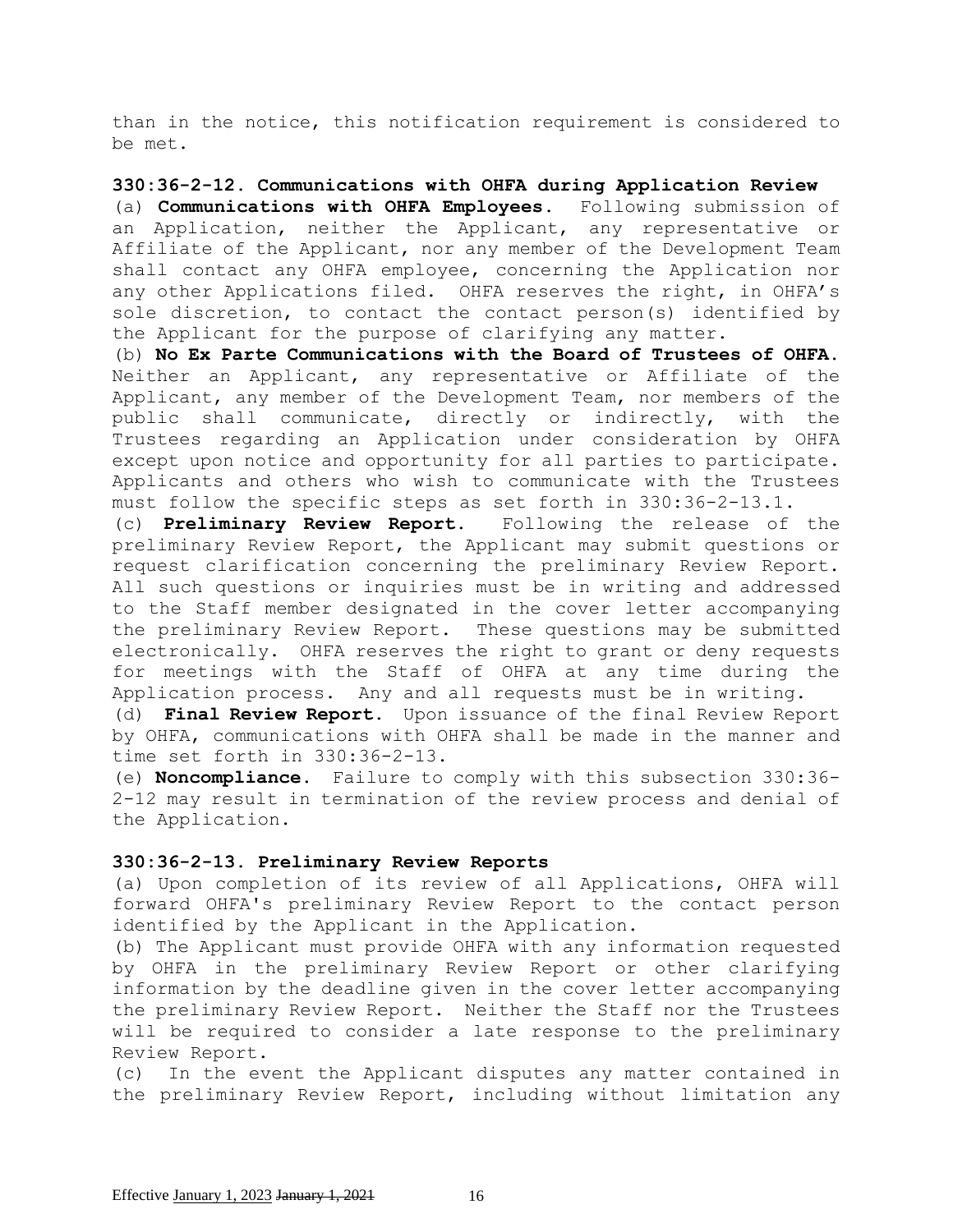finding, determination, recommendation or scoring by OHFA, the Applicant's response to the Review Report must identify with specificity the disputed matter, finding, determination, recommendation, scoring, etc., and the Applicant's reason for disputing same, including any evidence which controverts the Review Report. Any applicable statutes, rules, regulations or ordinances should be cited. Documentary evidence should be attached.

(d) Failure to respond or dispute a finding or determination in the preliminary Review Report shall be deemed the acceptance of the finding or determination by the Applicant.

(e) The Applicant's response to the preliminary Review Report must be in writing. Refer to the AP for response submittal method.

### **330:36-2-13.1 Final Review Report.**

(a) The Staff of OHFA will consider the Applicant's response to the preliminary Review Report prior to issuing the final Review Report and making its recommendations to the Trustees. The Applicant will be informed of Staff's recommendations prior to the meeting of the Trustees where the Application is being considered. OHFA will forward OHFA's final Review Report to the contact person identified by the Applicant in the Application.

(b) The final Review Report may be adopted by the Trustees, including Staff's recommendations and exclusion of any additional documentation proffered by the Applicant for consideration of the Application by the Trustees.

(c) In the event the Applicant disputes any matter contained in the final Review Report, Applicants must file ten (10) copies of any response(s) to the final Review Report or other information they wish the Trustees to consider not less than-forty-eight (48) hours five business days prior to the commencement of the meeting where the Application will be considered. In addition to the hard copies, Applicants must submit an electronic version of the response. If both the hard copy and the electronic version are not received, the responses will not be accepted or considered by the Staff or the Trustees.

# **330:36-2-16. Carryover Allocations**

(a) **Code reference.** Code Section 42(h)(1)(E) provides that an Allocation may be made to a Qualified Building, as defined by Section 42(h)(1)(E)(ii), which has not yet been Placed-In-Service, provided the Qualified Building is Placed-In-Service not later than the close of the second calendar year following the calendar year of the Allocation.

(b) **Carryover Allocation applications.** Owners must submit a carryover application and required documents at a date specified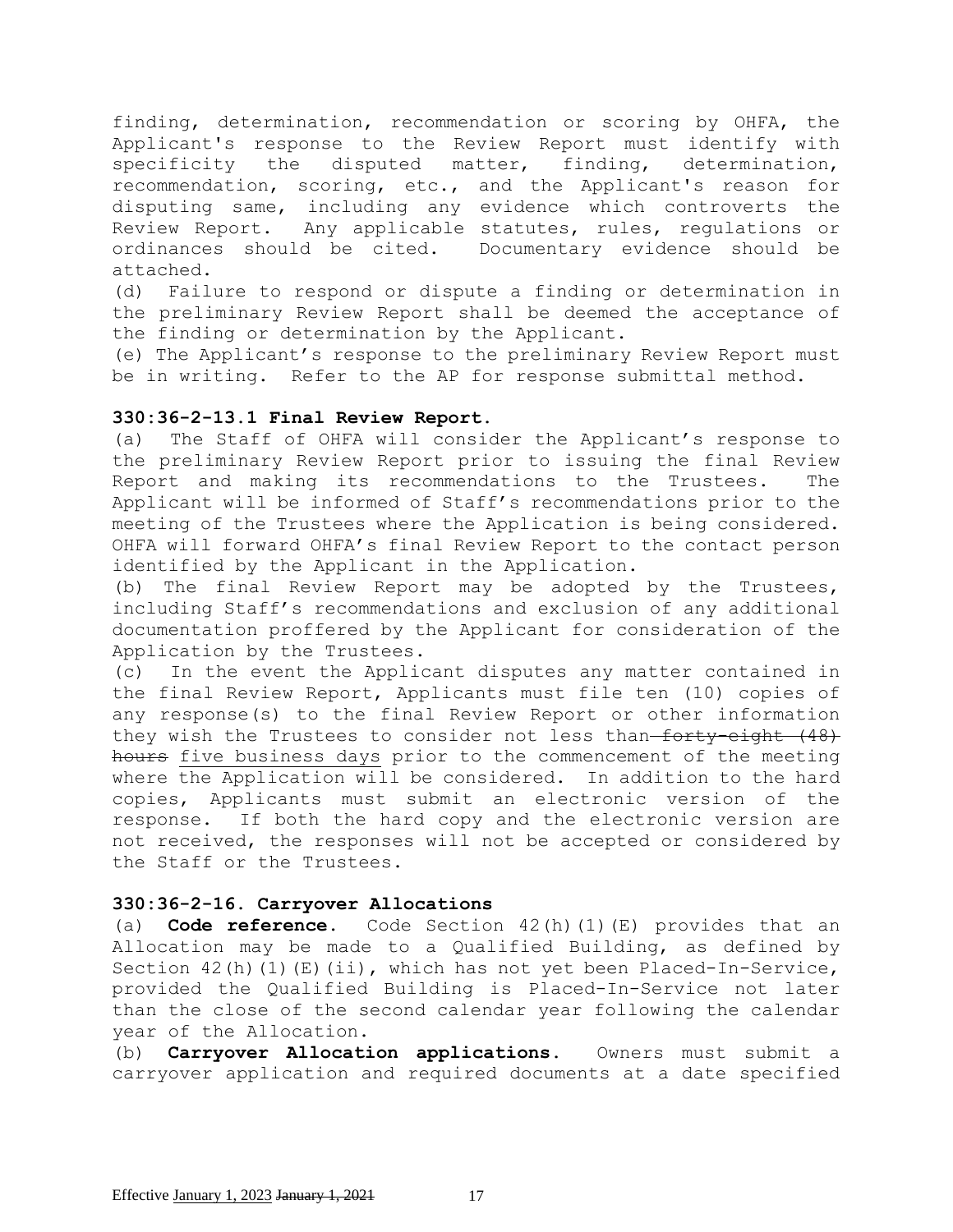by OHFA staff. The Owner must satisfy all requirements of the Code and OHFA staff.

(c) **Carryover Allocation basis.** To qualify for a Carryover Allocation, the Owner must demonstrate that the Owner's basis in the Development, at one (1) calendar year after the date of Allocation, is more than ten percent (10%) of the Owner's reasonably expected basis in the Development. Developments that fail to meet the ten percent (10%) test will not have a valid Carryover Allocation. The ten percent (10%) test must be certified by the Owner's certified public accountant, in a form acceptable to OHFA. OHFA's determination as to the satisfaction of the ten percent (10%) requirement is not binding upon the IRS and does not constitute a representation by OHFA to the taxpayer or any other party to that effect.

(d) **Carryover Allocation Agreement.** The Owner must submit to OHFA an executed Carryover Allocation Agreement, in a form and at a date specified by OHFA.

(e) **Notification of Placed-In-Service date.** Applicant must notify OHFA within thirty (30) calendar days of the date the Building(s) is/are Placed-In-Service. Notice will consist of submission of copies of the permanent Certificates of Occupancy for each Building and completion of any and all forms as may be required in the AP. (f) **Development based Allocation.** An Allocation pursuant to Code Section 42(h)(1)(F) must meet the requirements of Code Section  $42(h)(1)(F)$ , all applicable Treasury Regulations, and these Chapter 36 Rules.

### **330:36-2-17. Final Allocations**

(a) **Deadline for filing.** Owner's request for approval of the Final Allocation must be received by OHFA at such date as OHFA may specify in writing to the Owner. Failure to file a timely Final Allocation accompanied by all required documentation may result in the denial of the Final Allocation and a determination by the Trustees that the Credits have been returned by the Applicant.

(b) **Complete filing.** The Final Allocation must be accompanied by all evidence or documentation required by the Program Rules then in effect, and such other information or documentation which may be requested by OHFA, in its sole discretion, to verify compliance with the Code, the Program Rules and the Resolutions, and to verify the amount of the Final Allocation. A complete and executed Regulatory Agreement in the form provided by OHFA and ready for filing, together with the appropriate fees, including without limitation applicable filing, must be filed with the Final Allocation. The Regulatory Agreement shall contain provisions for regulation and enforcement by OHFA and such additional provisions as may be necessary to assure compliance with Section 42 of the Code or to give effect to the requirements of OHFA.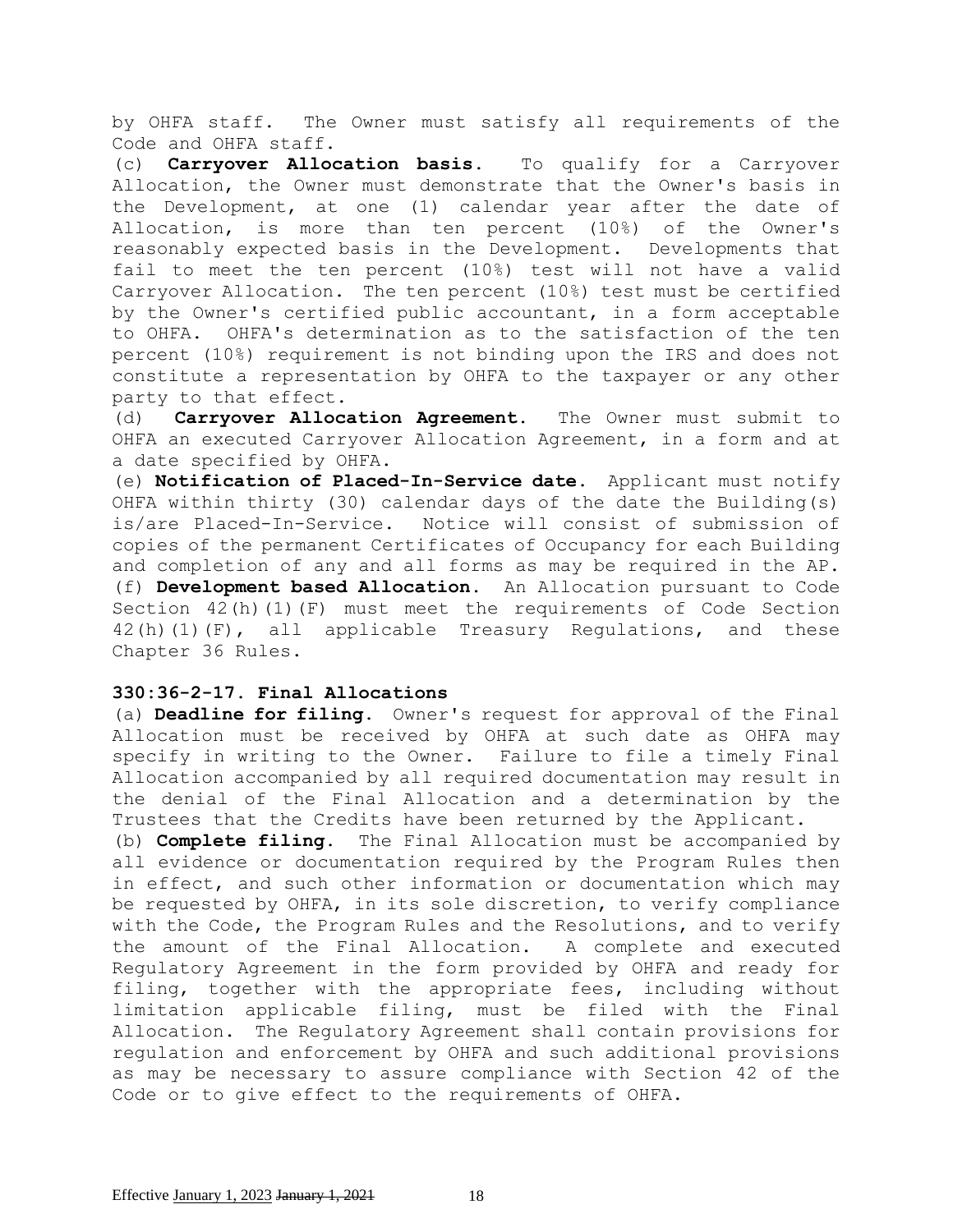(c) **Additional requirements.** In addition to the opinions and Certifications of professionals which may be required to be filed with OHFA pursuant to 330:36-2-16 in connection with a request for a Carryover Allocation, prior to making a Final Allocation, OHFA will require:

(1) An audited Certification of the Total Development Costs, and the Eligible Basis and qualified basis of each Building in the Development and the sources and uses of funds for the Development prepared by an independent certified public accountant.

(2) All opinions must be in a form satisfactory to OHFA and must indicate that the professional has made an independent inquiry into the matters contained therein.

(d) **Approval.** Upon receipt of a completed Final Allocation, OHFA will conduct a final feasibility analysis. Approval of the Final Allocation is subject to Owner's continued compliance with the Code, the Program Rules, the Resolutions, all terms and conditions of this Agreement, and Owner's payment of all fees required by the Program Rule.

(e) **Issuance of Form 8609(s).** OHFA will issue IRS Form 8609(s) respecting each such Development (or each Building therein) to the extent required by, and in accordance with, the Code and the Program Rules. No Form 8609(s) shall be issued if OHFA has not received an executed Regulatory Agreement and all Exhibits thereto, applicable fees, permanent Certificates of Occupancy for each Building, and resolution of any issues to OHFA's satisfaction.

## **SUBCHAPTER 4. DEVELOPMENT APPLICATIONS AND SELECTION**

# **330:36-4-1. Development Applications**

 For the purpose of selecting Applicants and Developments for awards of TCAs all Applicants must submit an Application in the form prescribed in the AP. The Application shall set forth, in a clear and concise manner, Threshold and Selection Criteria that conform to the Code, these Chapter 36 Rules, QAP, and the AP. All Applications submitted to OHFA must contain sufficient information to permit OHFA staff to:

(1) Make a factual determination as to whether, on its face, the Application satisfies each of the applicable Threshold Criteria, including underwriting standards set forth in the AP; and

(2) Make a factual determination as to whether, on its face, the Application is to be evaluated under any set-aside category established by the AP; and

(3) Conduct a review, assessment, and evaluation for selection as described in the AP.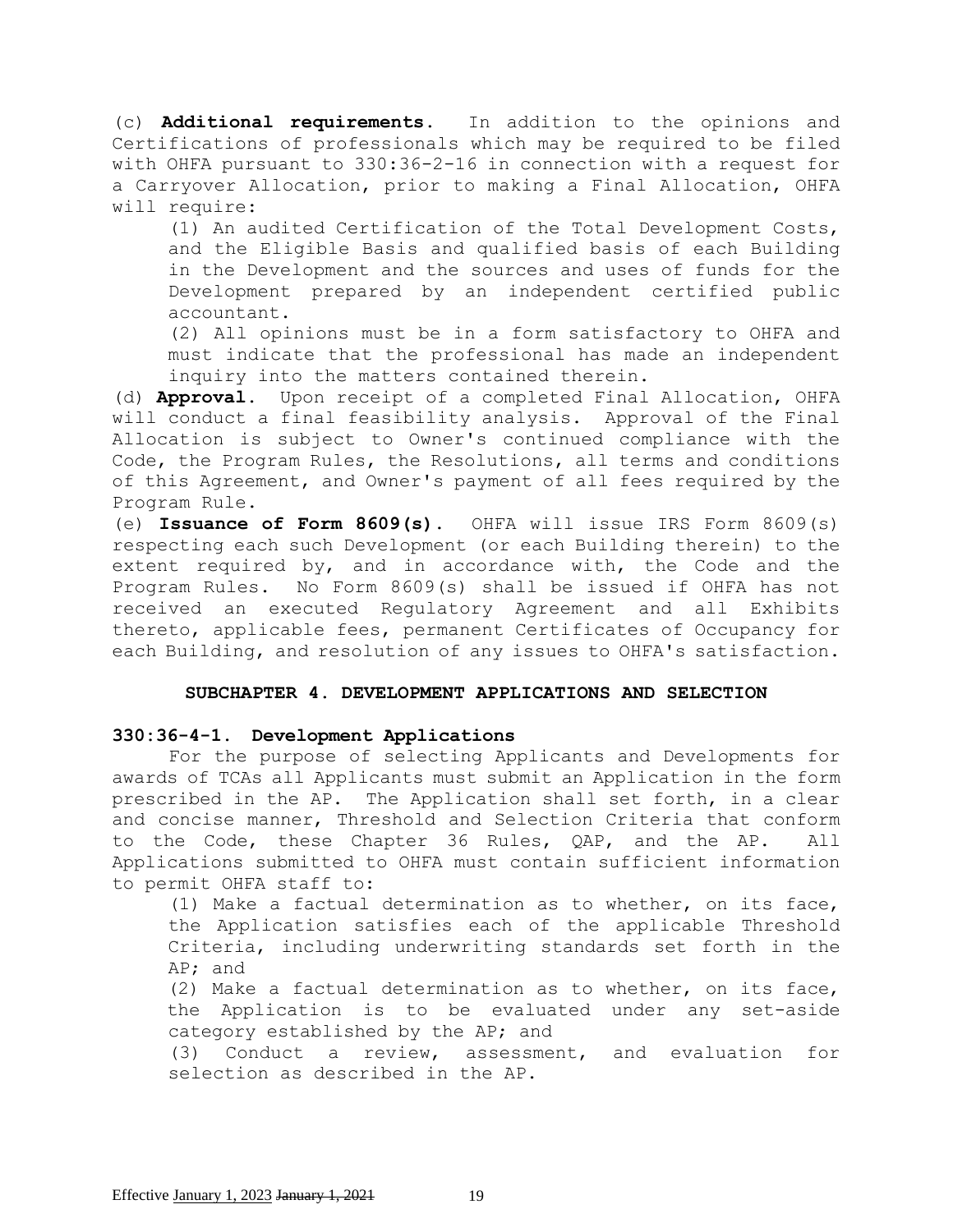#### **330:36-4-1.1. Bond financed Developments**

(a) Tax-exempt bond Developments financed at least fifty percent (50%) with the proceeds of tax-exempt bonds subject to the private activity bond volume cap are required to comply with all the requirements of these Rules with the exception of the competitive selection process.

(b) Code requirements for bond financed Developments must be met in addition to the AHTC requirements, i.e., rental units, rents, student exemptions, Transfers on site, occupancy changes, verification of assets.

(c) Deadlines for the submission of Applications for bond financed Developments will be established in the AP.

#### **330:36-4-2. Selection of Applications for award of TCAs**

(a) **General.** For the purpose of selecting Applications for awards of TCAs, OHFA shall develop Threshold and Selection Criteria that conform to the Code, the OAHTC Program purposes and these Chapter 36 Rules for inclusion in the next AP. The number, severity, or value of any one or more of the Threshold or Selection Criteria items may be increased by adoption of an AP for a given year that contains such increased Threshold or Selection Criteria items. However, each AP must contain for any AP, criteria to evaluate setasides and all Threshold and Selection Criteria.

(b) **Minimum Threshold Criteria.** Failure to meet all Threshold Requirements set forth in the AP upon initial submission of the Application may result in the Application being rejected without further review. The Threshold Criteria may include, but are not necessarily limited to the following:

(1) **Market analysis.** All Applicants must submit a third party, independent housing market analysis conforming to the Threshold Criteria set forth in the AP, demonstrating and documenting the status of the market demand for the type and number of Housing Units proposed to be developed.

(2) **Nonprofit Owners.** Applicants proposing Developments under the Nonprofit set-aside must demonstrate and document that the Nonprofit Owner and/or Nonprofit ownership participant meet the definition of a Nonprofit Sponsored Development as defined in Section 42h(5)(C) of the Code and these Chapter 36 rules at 330:36-1-4. Applicants for Nonprofit set-aside TCAs must demonstrate that the Nonprofit participant:

(A) demonstrates more than fifty percent (50%) Ownership in the general partner or managing member;

(B) will materially participate, on a regular basis, in the planning and construction of the Development, and in the operation and management of the Development throughout the entire Compliance Period pursuant to 26 CFR § 1.469;

(C) has a Board of Directors and Officers that are independent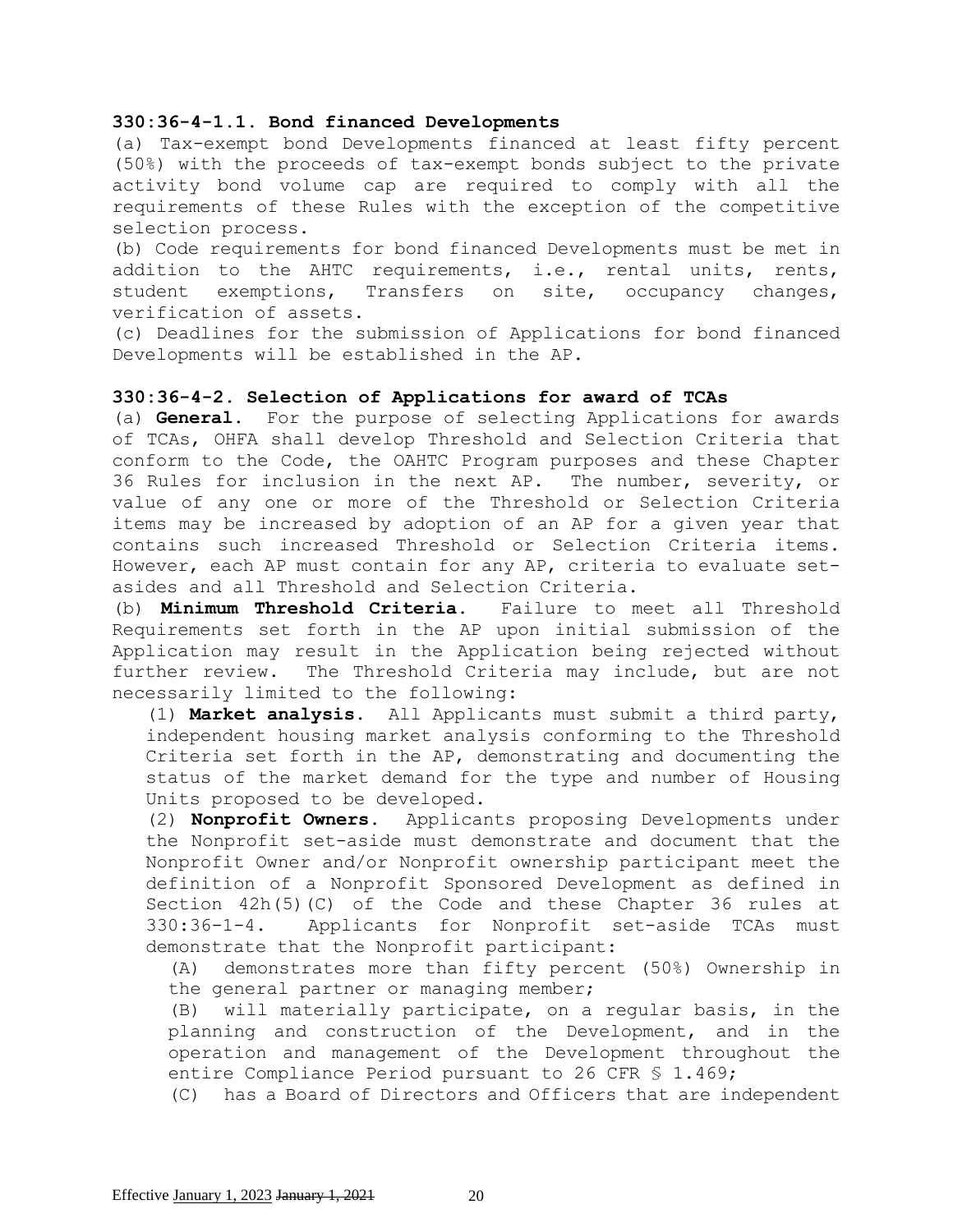from any for-profit Development partner; and

(D) is duly authorized to do business within the State; and (E) has at least one year of affordable housing experience.

(3) **Capacity and prior performance.** Each Applicant must demonstrate and document the degree of expertise of Applicant and Owner, the Development Team, general partner, management, and principals thereof in the use of TCAs in the development, rehabilitation and/or conversion, management and operation of properties related to the type of the proposed Development. Instances of nonperformance include, but are not limited to:

(A) having been involved in uncured financing defaults, foreclosures, or placement on HUD's list of debarred contractors;

(B) events of material uncorrected noncompliance with any Federal or State assisted housing programs within the prior seven (7) years;

(C) the appointment of a Receiver; conviction on a felony criminal charge; or bankruptcy within the prior seven (7) years;

(D) removal as a general partner/managing member;

(E) failure to meet and maintain any material aspect of a Development as represented in a Development Application;

(F) failure to meet and maintain minimum property standards; (G) failure to bring any Development back into compliance after receiving written notice from OHFA's Compliance Staff.

(H) failure to comply with OHFA's requests for information or documentation on any Development funded or administered by OHFA;

(I) Extension requests depending on number and severity; and/or

(J) excessive late or incomplete reports to OHFA.

(4) Waiver of Qualified Contract. Applicants applying for Affordable Housing Tax Credits must waive their right to a Qualified Contract. Waiving the right to a Qualified Contract will not prohibit the Applicant from selling the Tax Credit Development after the initial 15-year compliance period. However, it will require the Tax Credit Development itself to remain Affordable for a minimum of 30 years.

(5) **Acquisition Credits.** Applicants requesting acquisition Credits must provide an opinion of independent unrelated counsel, in a form satisfactory to OHFA, that the requirements of Code Section 42(d)(2)(B) have been met or a waiver obtained from the IRS.

(6) **Financial feasibility and viability**. Applicants must demonstrate that there are Commitments to the Development's financial feasibility and viability as a qualified low-income housing Development. Applicants must demonstrate to OHFA's satisfaction that the Applicant has financing Commitments for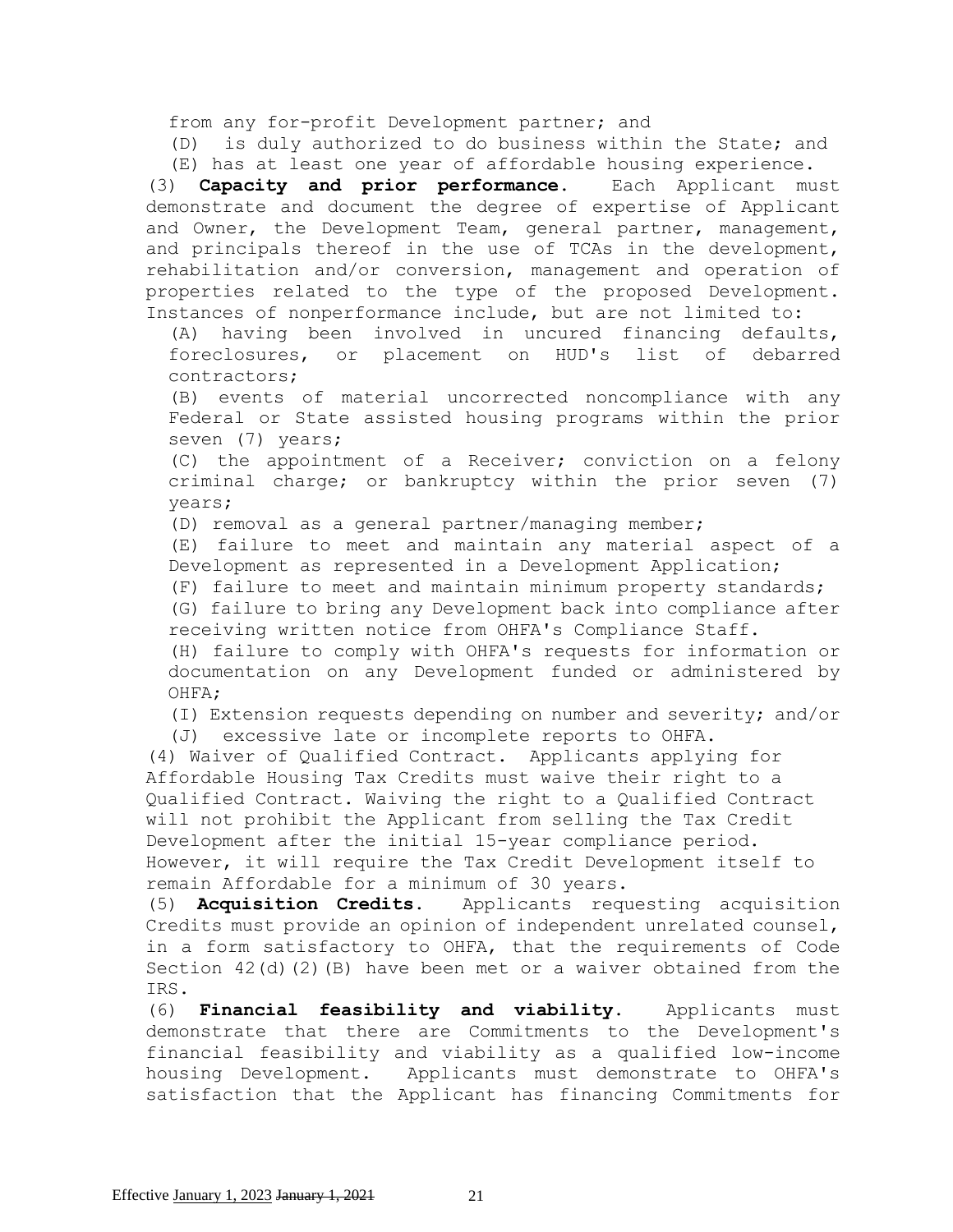one hundred percent (100%) of the project's total estimated construction and permanent financing. Items required to be included in financing Commitments will be established in the AP. Requirements set out in  $36-4-2.1$  (b) (c) and (d) are part of the analysis for financial feasibility.

(7) **Readiness to proceed**. Applicants must demonstrate readiness to proceed in a timely manner should they be awarded a TCA. Factors that may be considered regarding Development readiness may include but not be limited to:

(A) Site Control;

(B) preliminary plans or specifications;

(C) proper zoning for the proposed Development; and

(8) **Certifications.** Refer to the application for required certification attachments to be completed.

(9) **Fair Housing Training.** Refer to the application for details regarding what training sessions OHFA will accept for the

Developer, Architectural firm, general contractor, and managers. (10) **Capital Needs Assessment.** All Applications for rehabilitation will be accompanied by a Capital Needs Assessment as established in the AP.

(11) **Development amenities.** Each Application will be analyzed and evaluated as to Commitments made therein for the provision of amenities. Amenities and documentation requirements will be established in the AP.

(c) **Selection Criteria.** The Selection Criteria, documentation, and points shall be set forth in the AP. Selection may include, but not necessarily be limited to the following:

(1) **Income targeting.** Each Application will be analyzed and evaluated as to the extent to which it is demonstrated therein a Commitment to target lower-income populations.

(2) **Term of affordability.** Each Application will be analyzed on its ability and evaluated as to any Commitments made therein in regard to serving qualified tenants for a period of time longer than the minimum required by the Code.

(3) **Development location.** Each Application will be analyzed and evaluated as to the location for the proposed Development.

(4) **Tenant/Targeted Populations.** Each Application will be analyzed and evaluated as to the extent to which Commitments are made therein to serve such Targeted Populations as are designated in the AP.

(5) **Tenant Populations of Individuals with Children.** Each Application will be analyzed and evaluated as to the extent to which it serves tenant populations with children.

(6) **Tenant ownership.** Applicants proposing single family home ownership after the Compliance Period must submit a detailed plan which includes projections on maintenance, tenant reserve funds, etc., which will be evaluated for feasibility.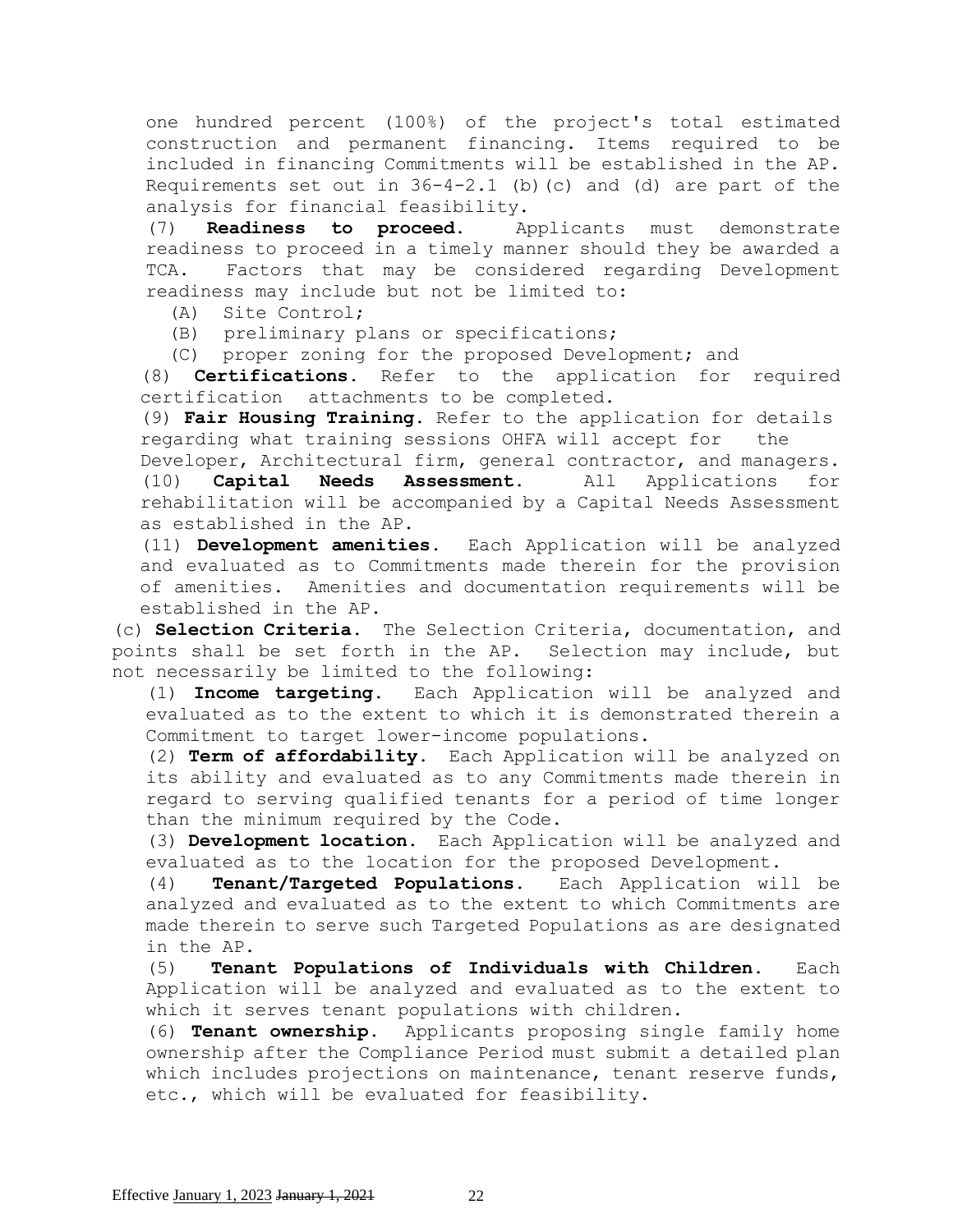(7) **Preservation of affordable housing.** Each Application will be analyzed and evaluated to how an Application is preserving affordable housing.

(8) **Energy Efficiency/Green Building of a Development.**  Applicants are encouraged to provide energy efficient Developments and to utilize green building. This may be a separate point category, or it may be combined within another Threshold or Selection category.

(9) **Historic Nature of a Development.** This may be a separate point category, or it may be combined within another Threshold or Selection category.

(10) **Subsidy per Unit.** Refer to the application for the administration of this criterion.

(11) **Negative Points**. OHFA Staff may deduct points for records of poor performance.

(12) **Tie-breaker.** In case there are Applications with the same final score in any set-aside that will affect funding, the tiebreaker procedure will be established in the AP.

(d) **OHFA Trustee discretion.** Notwithstanding the point ranking under the Selection Criteria set forth above under  $330:36-4-2(c)$ , the Trustees may in their sole discretion allocate Credits to a project irrespective of its point ranking, if Allocation is:

(1) in compliance with Code Section 42;

(2) in furtherance of the housing goals set forth herein, in the AP or any formally adopted Resolution of the Trustees; and

(3) determined by the Trustees to be in the interests of the citizens of the State.

# **330:36-4-2.1. General program requirements and limitations** (a) **General. [RESERVED]**

(b) **Developer Fee limitations.** The amount of allowable Developer Fees shall be established in the AP.

(c) **Contractor Fee limitation.** Allowable contractor fees shall be established in the AP.

# (d) **Underwriting standards**.

# (1) **Total reserves.**

- (A) Minimum reserves must equal the sum of six months of each: (i) projected operating expenses
	- (ii) debt service payments and

(iii) replacement reserve payments.

(B) Minimum replacement reserves will be established in the AP.

(C) Developer guarantees or letters of credit may be accepted in lieu of operating reserves, at the discretion of OHFA. The Developer must demonstrate financial capacity and liquidity. OHFA will also consider the Developer's performance record and the number of other guarantees outstanding.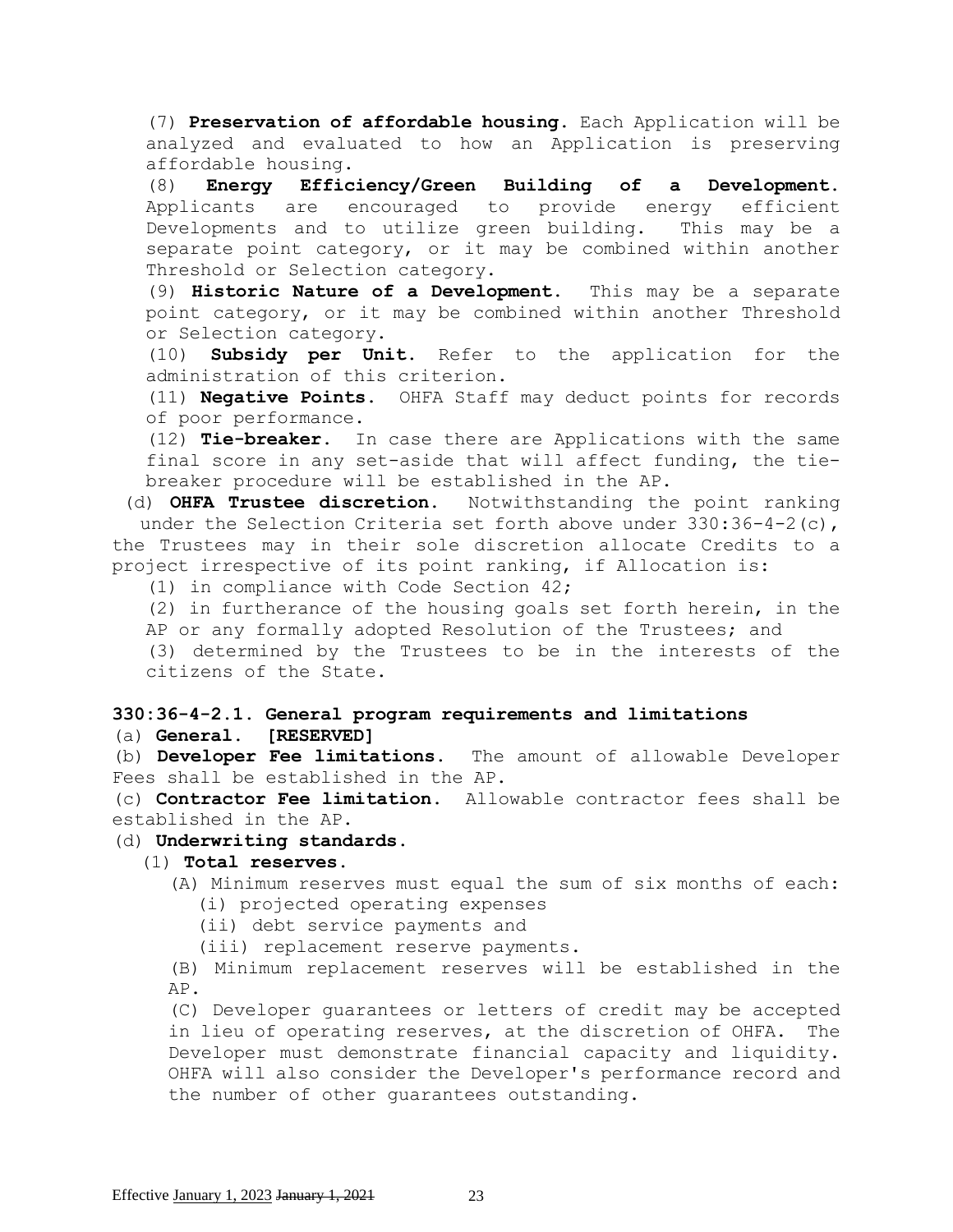#### (2) **Debt service coverage.**

(A) Debt service coverage means the ratio of a property's net operating income to debt service obligations.

(B) The minimum acceptable debt service coverage ratio will be established in the AP.

(3) **Projections.** All projections and pro-formas must contain realistic operating expense and vacancy rate projections consistent with prevailing market conditions.

(4) **Cost limits.** Costs per unit must be realistic. Specific cost per unit criteria will be established in the AP. OHFA encourages cost efficient production, but will not give a preference solely for lowest construction costs.

(5) **Minimum Hard Construction Costs per unit for rehabilitations.** Minimum Hard Construction Costs will be established in the AP.

(6) **Buildings designated by OHFA to receive increase in Credit.**  OHFA will allow up to one hundred thirty percent (130%) boost for reasons determined and identified in the AP.

#### (e) **Progress reports.**

(1) Progress reports must be filed by the Owner beginning with the calendar quarter following the approval of a reservation of Credits until the Final Allocation Application is submitted to OHFA. Due Dates are January 10, April 10, July 10 and October 10. The report must contain, at a minimum, the status of site preparation and/or construction, including the percentage of completion of each Building, and costs incurred to date. The report must address any other requirements set forth in a Resolution of the Trustees and/or the Carryover Agreement, or as OHFA may designate. Within thirty (30) calendar days after the Certificate of Occupancy is issued for each Building in the project, the Owner must submit a copy of the Certificate of Occupancy and the Placed-In-Service Acknowledgement for that Building. Remedies for violation of these provisions include those denoted at 330:36-6-3, including but not limited to return of Credits.

(2) Compliance progress reports are required as outlined in the compliance manual.

(f) **Construction time period**. Construction must begin within nine (9) months of the last calendar day of the month of the Credit Reservation, unless extended for cause by OHFA. Remedies for violation of these provisions include those denoted at 330:36-6-3, including but not limited to return of Credits.

(g) **Additional requirements.** OHFA may, as it deems necessary in its sole discretion, impose additional requirements or Program limitations on any Applicant, Owner, or Development. Said requirements or limitations may be set forth in a Resolution of the Trustees, in any contract between the Applicant or Owner and OHFA, or in any other document deemed acceptable in OHFA's sole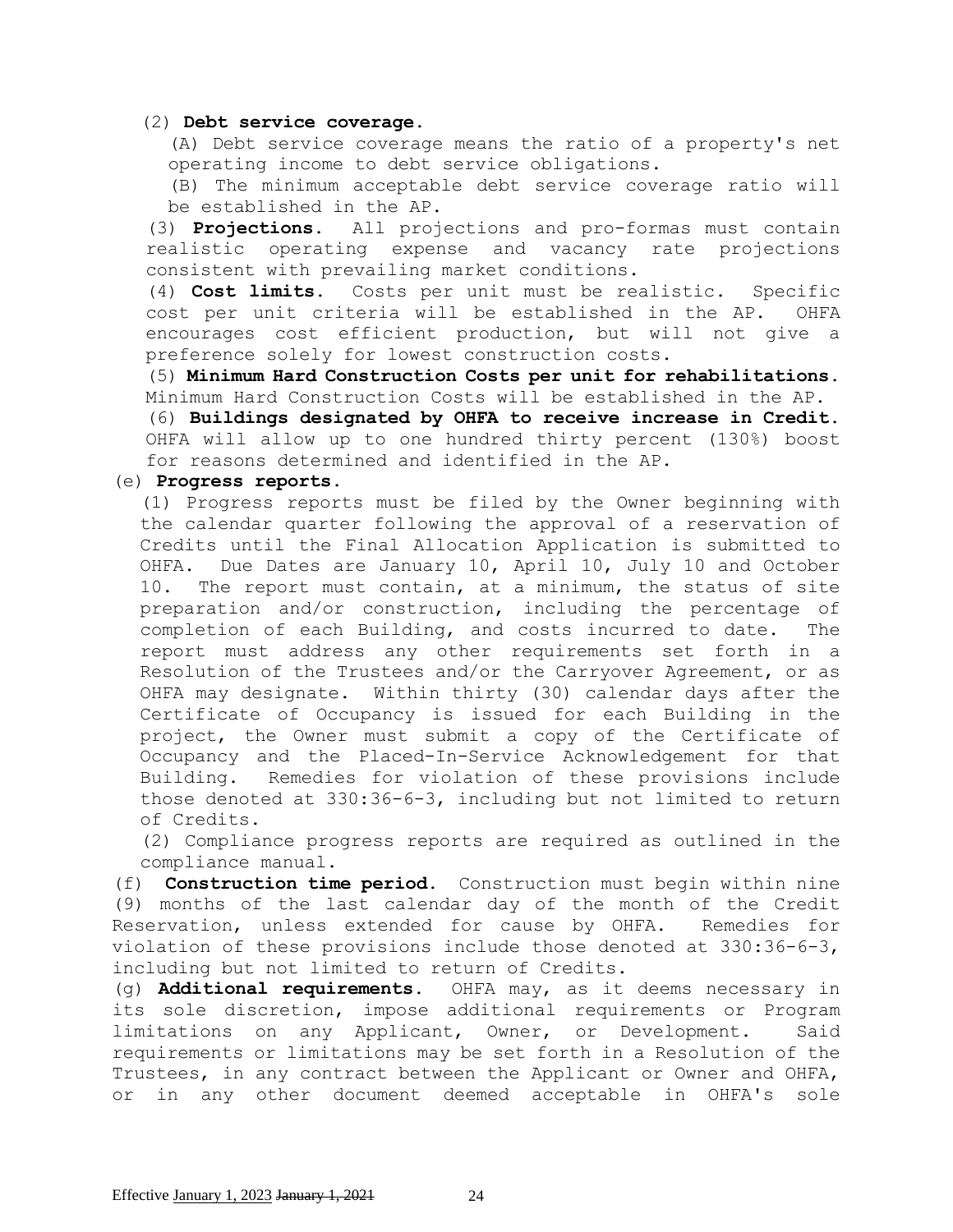#### discretion.

(h) **Timeliness and completeness of filings.** Deadlines for filing Applications will be established in the AP. Should OHFA request additional information, the deadline for filing same with OHFA will be set forth in the letter requesting same. Applicants/Owners must strictly comply with all deadlines and all filings must be complete when filed.

## **330:36-4-3. Fees**

(a) **General.** Application and TCA Fees will be used to support overall OAHTC Program delivery and operation activities. Fees are nonrefundable.

(1) **Application fees.** All Applications will pay a \$2,000 fee with each submission of an Application.

(2) **Allocation fee.** A nonrefundable Allocation fee shall be paid in an amount equal to eleven percent (11%) of the total TCA, but in any event not less than \$1,000.00. The Allocation fee is due within fourteen (14) calendar days of notification from OHFA of the approval of a TCA. A Carryover Allocation Agreement will not be executed, nor will Form 8609(s) be issued unless this fee has been received by OHFA. Nonpayment may result in revocation of Credits.

(3) **Processing fee.** A nonrefundable processing fee of one percent (1%) of the TCA must accompany the request for a Final Allocation. Form 8609(s) will not be issued unless this fee has been received by OHFA.

(4) **Regulatory Agreement filing fee.** An executed Regulatory Agreement must be submitted to OHFA, as part of the request for Final Allocation, and be accompanied by a check payable to the County Clerk of the county or counties in which the Development is located. The check or checks shall be in an amount sufficient to cover the filing fees of the county or counties.

(5) **Compliance monitoring fees**. In addition to the documentation required by OHFA, an annual compliance monitoring fee shall be paid to OHFA. The compliance fee is payable on or before January 28th for each year during the Compliance Period and Extended Use Period subject to annual adjustment. If the Development includes scattered sites, a compliance monitoring fee for each site shall be paid to OHFA. If the compliance fee is not paid within thirty (30) calendar days of the Due Date, then a Late Fee will be assessed. The Late Fee is equal to twenty five percent (25%) of the compliance fee. Failure to remit timely payment of compliance monitoring fees may result in the filing by OHFA of a lien against the Development. The compliance monitoring fee shall be computed as follows:

(A) For Developments financed by RHS under the Section 515 (and otherwise qualify under the Code) receiving a TCA in 2011 or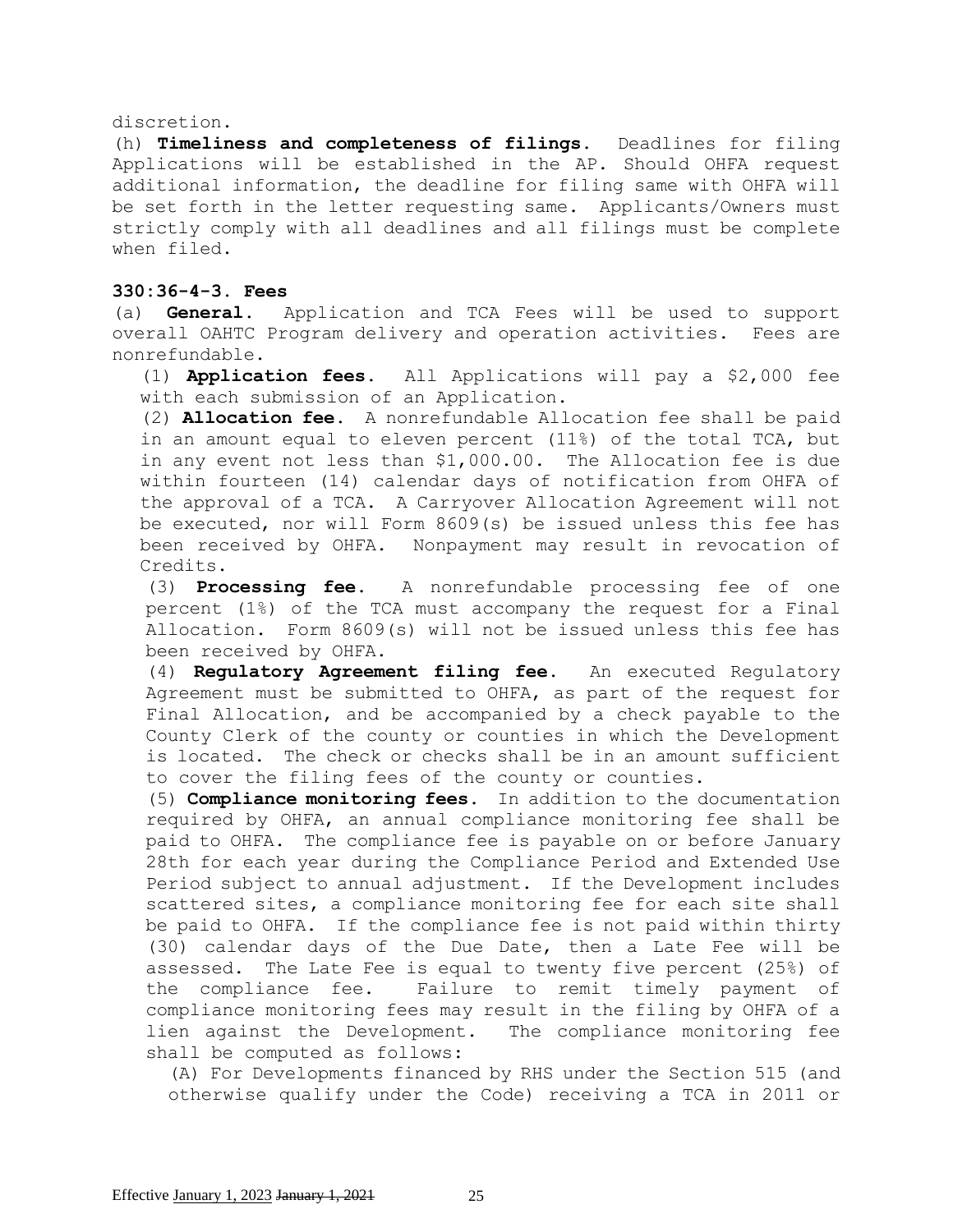before where an agreement has been entered into between OHFA and RHS wherein the RHS agrees to provide OHFA with the required information respecting the Income and rent of the tenants in the Development, the fee shall be \$315.00 per Development per year, plus \$14.00 per OAHTC unit per year within any Building within the Development;

(B) For single site or contiguous site Developments of four units or less, the fee shall be \$350.00 per Development per year.

(C) For all other Developments, including those financed by RHS under Section 515 receiving a TCA in 2012 or later, the fee shall be \$450.00 per Development, plus \$23.00 per OAHTC unit per year within any Building within the Development.

(D) Single-family homes or duplexes regardless if scattered or on the same tract of land \$525.00 flat fee + \$30.00 per unit. (E) Developments selecting Income Averaging as the Minimum-Set- Aside will have an additional flat fee of \$150.00 in addition to the applicable items in (A-D) above.

(6) **Additional monitoring fees.** In the event of noncompliance with the Code or Regulatory Agreement or these Chapter 36 Rules requiring OHFA to conduct an examination of the Owner, any Building within the Development or any documentation to verify correction of said noncompliance, OHFA shall be reimbursed its costs by the Development or Owner for such an examination, including an hourly rate for the OHFA examiner, not to exceed \$35.00 per hour, plus any and all actual travel, lodging and per diem expenses of such examiner. Such reimbursement of expenses and costs shall be paid to OHFA within ten (10) calendar days of receipt of OHFA's statement of same.

(7) **Ownership/General Partner Transfer fee.** In the event that the Owner submits a request for approval of a Transfer of Ownership/general partner of the Development or any of the Buildings therein, a nonrefundable fee of \$7,500.00, shall be imposed to cover OHFA's costs of handling the request. This fee shall accompany the request. If additional transfers are submitted at the same time and are essentially the same parties involved, then each additional transfer will be \$4,000.

(8) **Management Transfer fees.** In the event that the Owner submits a request for approval of a Transfer of the management company of the Development, a \$650.00 fee per Development shall be imposed to cover OHFA's costs of handling the request. This fee shall accompany the request and shall be nonrefundable.

(9) **Copies of Rules.** Copies of these Chapter 36 Rules can be accessed via OHFA's website, [www.ohfa.org.](http://www.ohfa.org/) If a copy is requested, then a charge to defray production will be charged. (10) **Qualified Contract fees.** Submission deadlines for these fees will be established in the Qualified Contract Application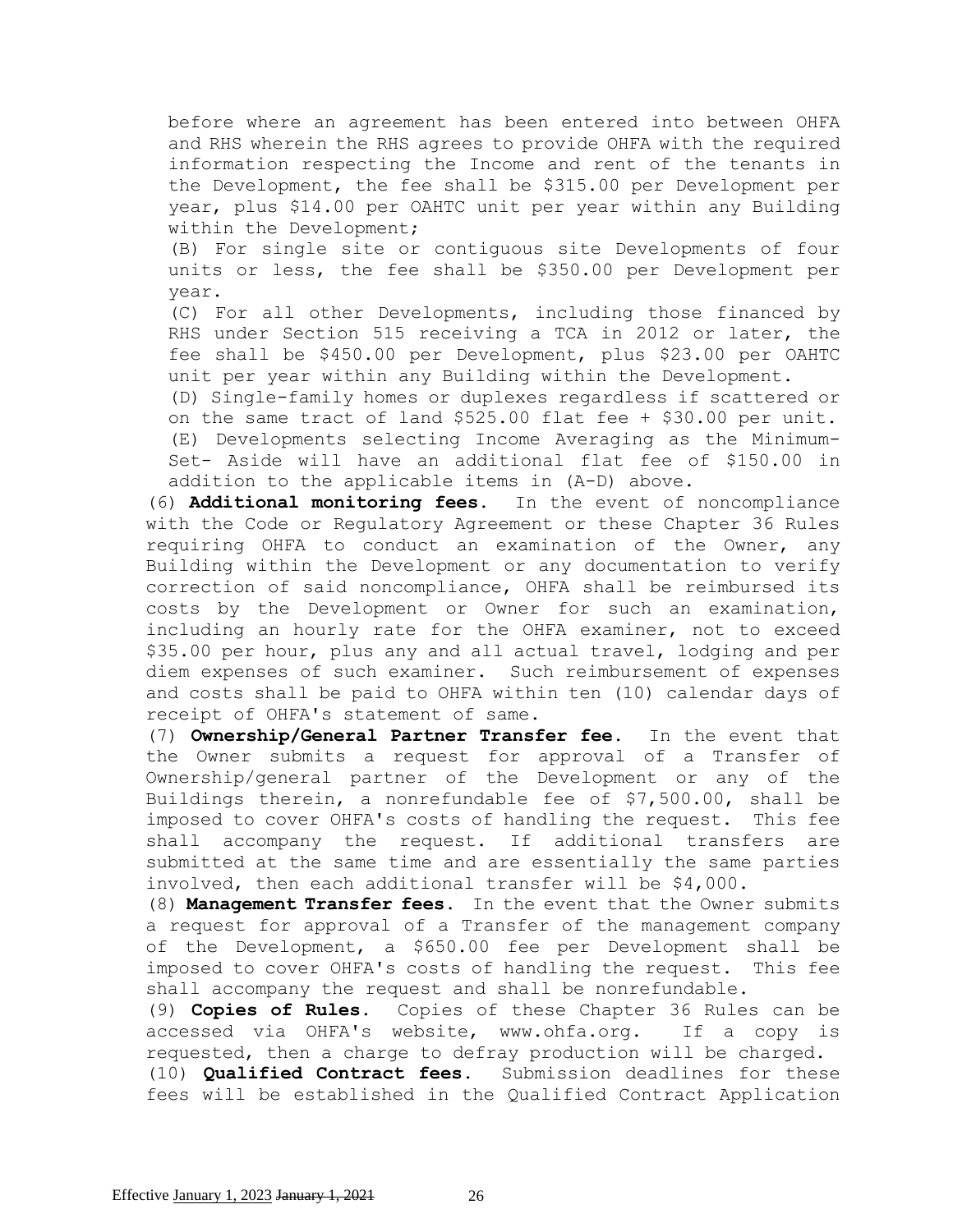(QCA) materials. Qualified Contract Preliminary Application (QCPA) fee shall be \$1,500.00 and is nonrefundable. Additionally, the nonrefundable Qualified Contract Application fee shall be \$12,500.00 plus any third party fees and expenses incurred by OHFA and not paid directly by the Applicant.Third party fees and expenses include but are not limited to appraisals for the entire property, market study, title reports, environmental reports, accountants review and reports, and legal services. This is not an all-inclusive listing. Any third party fees and expenses incurred by OHFA will be identified and Applicants will receive notice of the charge and reason.

(11) **Late fees.** The Form 8609(s) will not be issued unless these fees have been received by OHFA.

(A) **Progress reports.** Progress reports as required in 36-4- 2.1 when filed late will be assessed a late fee of \$10.00 per calendar day, per each late report.

(B) **Carryover Allocations.** Owners who fail to timely file all requirements in the AP as to Agreement, Application, ten percent (10%) cost Certifications, opinions and documents shall incur \$100.00 late fee per calendar day.

(C) **Final Allocations.** Owners who fail to timely file all requirements in the AP as to the Regulatory Agreement, Application, cost Certifications, opinions and documents shall incur \$100.00 late fee per calendar day.

(D) **Transfer Documents.** Owners who fail to timely file all requirements in regard to the Transfer of Ownership or general partnership interest (or other type of entity), and/or Management Transfers may incur \$25.00 late fee per calendar day.

(E) **Acknowledgment of Placed-In-Service Form.** Owners who fail to timely file an Acknowledgment of Placed-In-Service Form in accordance to timelines established in the AP shall incur \$10 late fee per calendar day.

(F) **Annual Owner Certifications.** Owners who fail to file a complete Annual Owner Certification as required in  $36-6-7$  (c)(4) within thirty (30) days of the Due Date shall incur a \$50 per Development late fee per calendar day for the signed certification and a \$150 per unit late fee for failure to file in the electronic format prescribed by OHFA.

## **SUBCHAPTER 6. PROGRAM ADMINISTRATION**

### **330:36-6-1. Program violations and revocation**

(a) The following are violations of OAHTC Program policies and procedures and these OAHTC Program Rules:

(1) The filing of false information in an Application and/or a Development report;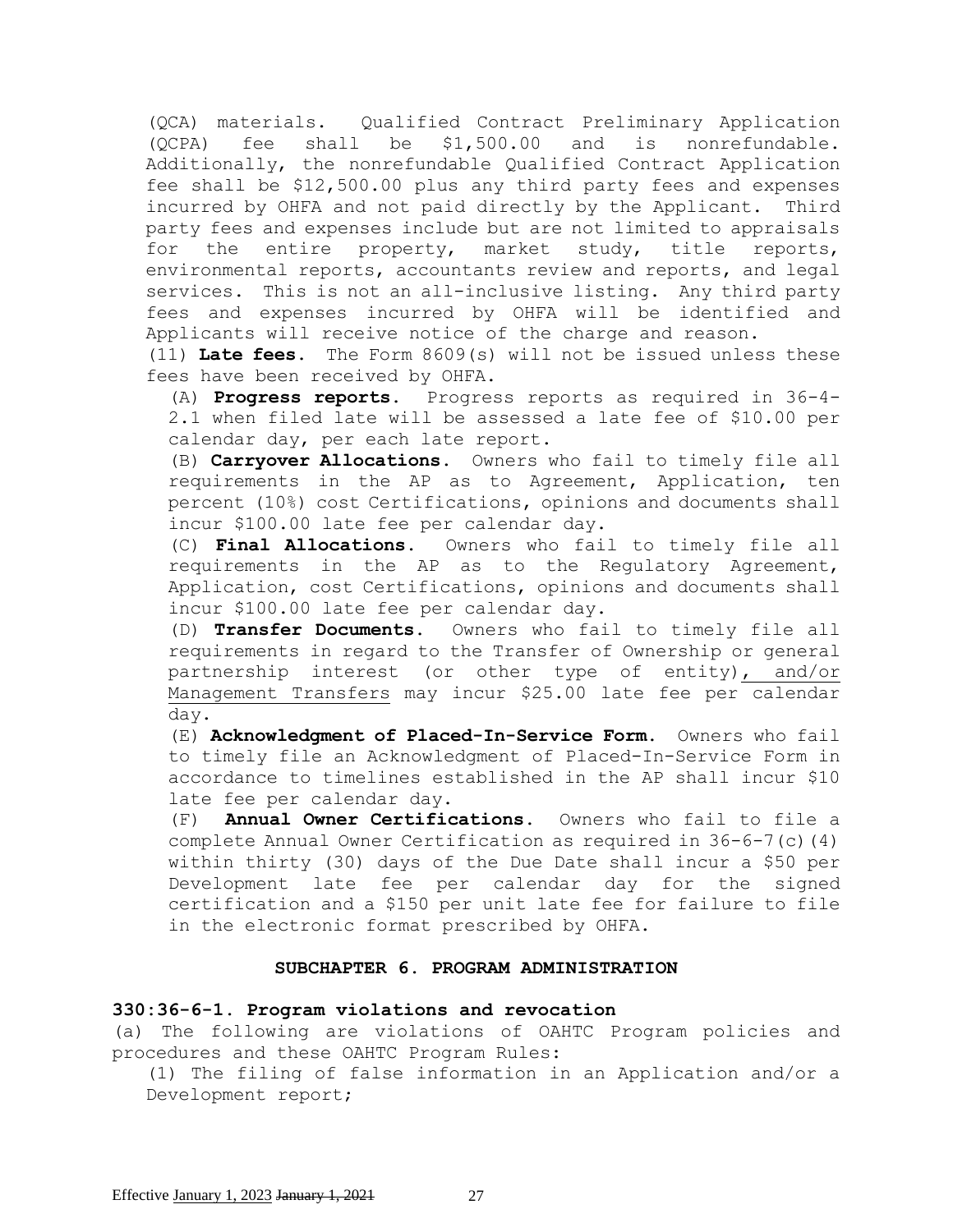(2) Failure of an Applicant or Owner, as the case may be, to satisfy any of the requirements of the Code, applicable State or federal statutes, rules or regulations, these OAHTC Program Rules, or any requirements contained in the AP, or any Commitments made in the Application upon which the award of a TCA was based;

(3) Breach of any of the terms, conditions, obligations, covenants, warranties, or representations of the Owner or Applicant contained in the Regulatory Agreement and/or the Carryover Allocation Agreement or the breach of any terms conditions, obligations or requirements set forth in any Resolution of the Trustees pertaining to the Applicant/Owner or the Development;

(4) Notice by OHFA to the Owner that significant corrective actions are necessary to protect the integrity of the Development and that such corrective actions have not been, or cannot be, effected within a reasonable time, in the judgment of OHFA staff; (5) An administrative or judicial determination that the Applicant or Owner has committed fraud, waste, or mismanagement in any current or prior State or federally funded project;

(6) From and after the date of the filing of the Application, failure to notify OHFA of any material changes effecting the proposed Development, including, but not limited to, modifications to any representations contained in the Application, any amendments or modifications of the financing plan, syndicators or equity partners or any other Threshold requirement and/or changes in Development Team Members, contractors, property managers, etc. Notification must be filed with OHFA not less than sixty (60) calendar days prior to the proposed change. Approval by the Trustees is required for any changes or amendments involving the ownership or Control of the Development or the Owner after the Application is filed. This would include, but not be limited to, changes or Transfers of the Development, changes or modifications of the ownership or composition of the general partner entity (i.e. addition or removal of members, partners, stockholders, etc.), any addition, substitution, withdrawal or removal of any general partner. Other amendments may be handled administratively by staff, although staff reserves the right to refer any amendments to the Trustees for their consideration; or

(7) Failure to submit reports including but not limited to the timely filing of progress reports, updates, compliance reports, etc., and failure to provide OHFA with any additional information requested by OHFA within the period set forth in any request for information. Failure to pay fees when due. If payment is returned for insufficient funds, it will be deemed nonpayment and the amount to defray bank costs will be due.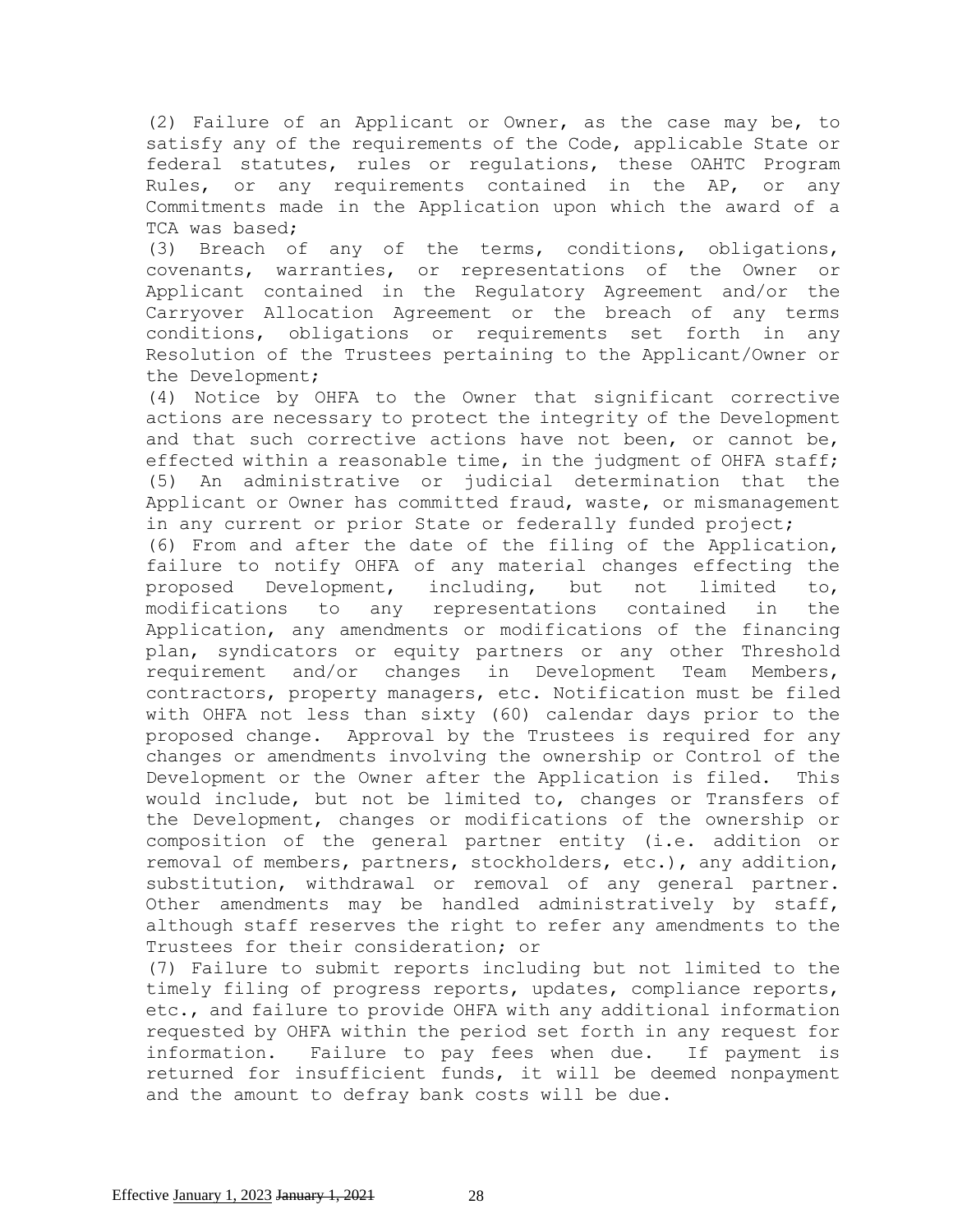(8) Little or no progress has been achieved with previous Tax Credit Reservations approved for the Applicant or Developer or any of the Principals of either. This would include, but not be limited to: failure to meet the minimum Carryover Allocation requirements resulting in the return of Credits; failure to have all Buildings Placed-In-Service no later than the close of the second calendar year following the calendar year in which the Allocation is made; or involvement of a foreclosure or deed-inlieu of foreclosure within the past seven (7) years.

(b) Failure to follow all required procedures throughout the Allocation process could jeopardize the final Allocation or result in housing Credits being revoked.

(1) The following shall not be considered violations of OAHTC Program policies and procedures and these OAHTC Program Rules. The owner of any real property, including any improvements consisting of dwelling units, acquired or improved in connection with an allocation of income tax credits pursuant to the provisions of Section 42 of the Internal Revenue Code of 1986, as amended, or in connection with an allocation of income tax credits pursuant to the provisions of [Section 2357.403 of](https://www.oscn.net/applications/oscn/DeliverDocument.asp?citeid=474122)  [Title](https://www.oscn.net/applications/oscn/DeliverDocument.asp?citeid=474122) 68 of the Oklahoma Statutes shall have the right to impose conditions in any lease agreement for the occupancy of any dwelling located on real property as described by this section which allow the owner to accept or decline to enter into the lease agreement, or to terminate a previously executed lease agreement based upon the discovery of incomplete or false information, with respect to the prior felony conviction of any person identified as a tenant pursuant to the terms of the lease agreement, including occupants of the dwelling whether or not those occupants formally execute a lease agreement.

(c) The owner of real property as described in subsection (c) of this section may either accept or decline to enter into a lease agreement or to terminate a previously executed lease agreement based upon felony convictions, whether pursuant to federal law or the laws of any state or other governmental jurisdiction, for the following types of offenses:

(1) Possession of any drug or chemical;

(2) Possession of any drug or chemical with intent to manufacture or distribute;

(3) Sex offenses, including but not limited to any form of sexual assault, rape, indecent exposure, or other sexually related offense if such offense was a felony;

(4) Assault or battery or both if the offense was a felony;

(5) Any felony involving violence against another person; and

(6) Such other felony offenses as the owner of the real property as described in subsection A of this section includes in the terms of the lease agreement.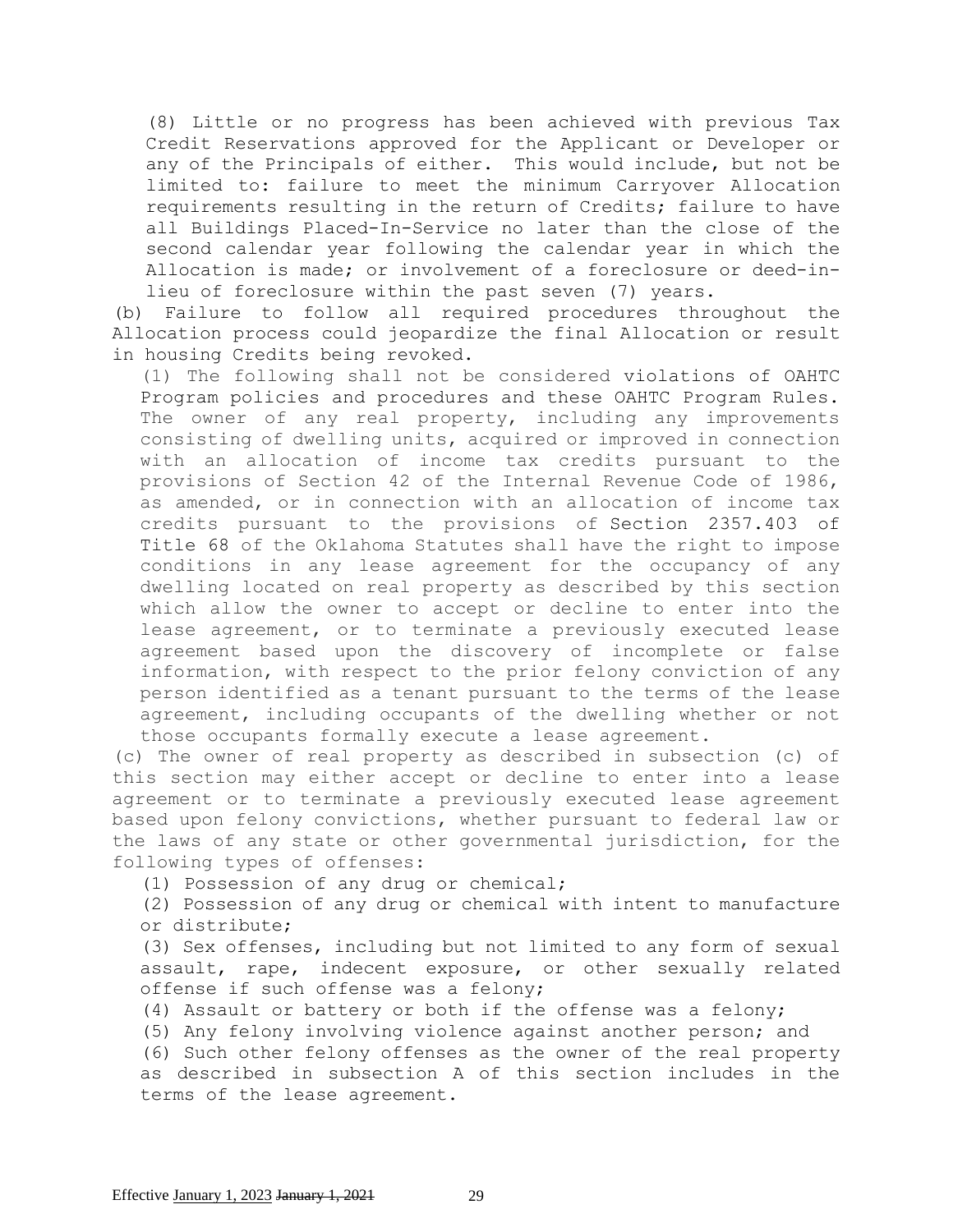## **330:36-6-3. Corrective and remedial actions**

(a) Upon a determination by OHFA staff that a violation has occurred during the Application stages or prior to the filing of the Regulatory Agreement, OHFA may take any one or more of the following actions when the cited violations are not corrected in a timely manner:

- (1) Condition Regulatory Agreements;
- (2) Withhold Allocations of tax Credits;
- (3) Reduce the total amount of the tax Credit award;
- (4) Require the return of unused tax Credits;

(5) Deny future program Applications and participation for a specified period of time as determined by OHFA;

- (6) Indefinitely suspend from program participation;
- (7) File an action for specific performance; and/or
- (8) Notify the IRS.

(b) Additionally, OHFA shall have the right, upon discovery of facts or statements indicating possible program violations by an Applicant or Owner in regard to a Development, or a proposed Development or a pending Application, or a pending TCA, to request and obtain information regarding:

(1) The administrative, planning, budgeting, management and evaluation functions, actions being taken to correct or remove the cause of the program violation(s);

(2) Any activities by an Applicant and/or Owner, or by an Affiliate of either of them that are, or might be in violation or breach of the Commitments made in the Application or that are, or might be, in violation of applicable laws, these Rules, the AP, and/or the applicable Carryover Agreement and/or the applicable Regulatory Agreement;

(3) The ability of the Applicant and/or Owner to fulfill the Commitments made to OHFA in the Application and/or the applicable Carryover Agreement and/or the applicable Regulatory Agreement, in a timely manner; and

(4) Progress schedules for completing and/or performing the Commitments made to OHFA in the Application and/or the applicable Carryover Agreement and/or the Regulatory Agreement in a timely manner.

(c) Prior to OHFA taking any corrective and/or remedial actions, OHFA, may, in its sole discretion, issue a notice of a show cause hearing. The Applicant and/or Owner shall have thirty (30) business days to appear and show cause as to why corrective and/or remedial actions should not be taken. This language shall not be construed as a limitation on the compliance monitoring and reporting requirements of the Code and these Chapter 36 Rules.

# **330:36-6-5. Applicant and/or Owner responsibilities**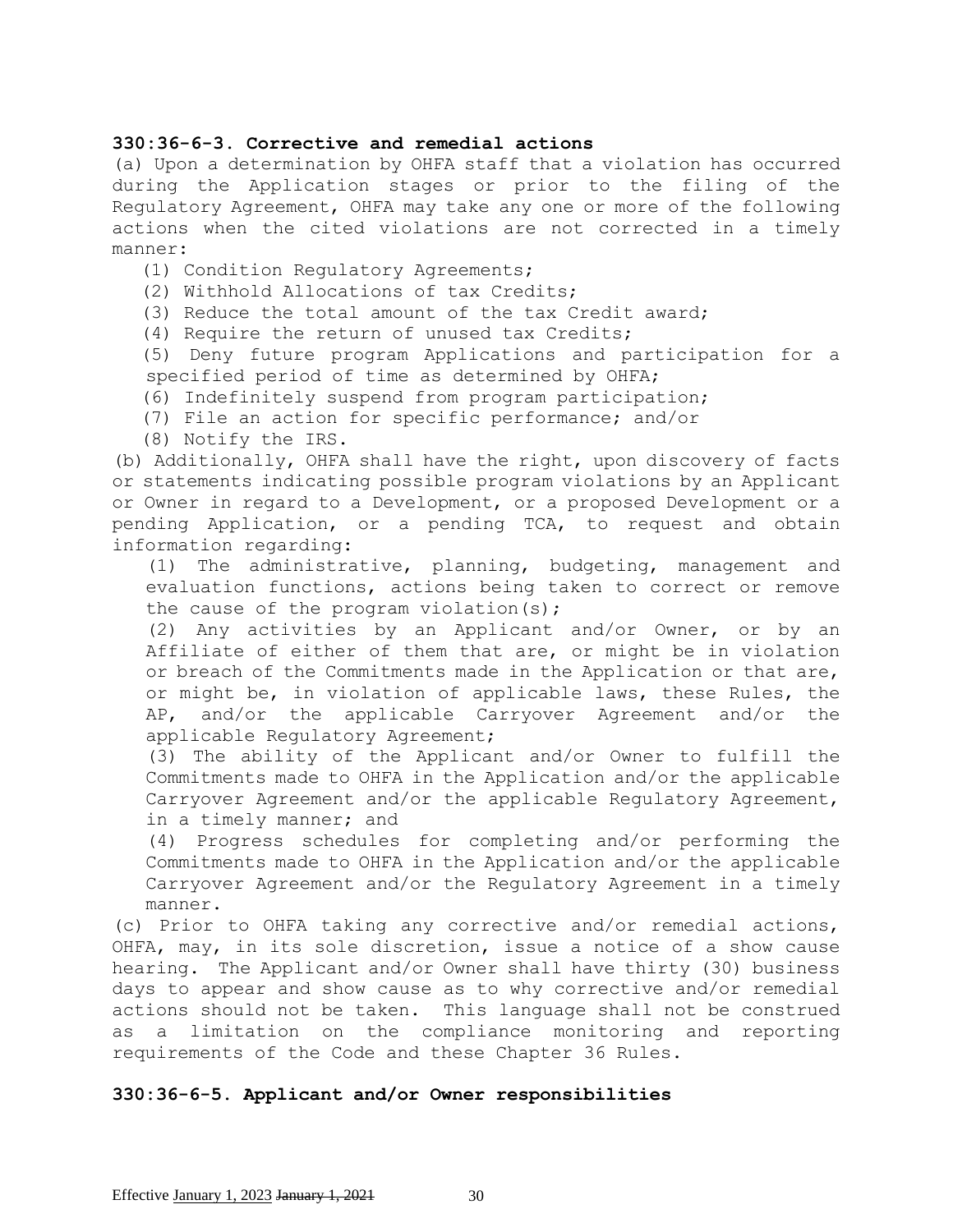(a) An Applicant and/or Owner under the OAHTC Program shall be responsible for:

(1) Taking all action necessary to enforce the terms of the Regulatory Agreement against any private or public Owner that fails to comply with applicable provisions of the Regulatory Agreement or any subcontract or documents resulting from it, and to recover on behalf of OHFA, all costs and expenses incurred by or on behalf of OHFA. Nothing in this subsection shall restrict OHFA's right to independently enforce the terms of the Commitments made to OHFA in the Application and/or the Regulatory Agreement or in any subcontracts or documents resulting from either of them, or to recover any sums that may become due to OHFA as the result of a breach of any of the Commitments made to OHFA in the Application and/or the Regulatory Agreement, or in any such subcontracts or documents.

(2) Complying with all applicable provisions of the Code, State and federal regulations, guidelines, circulars, rulings and notices, these Rules, the AP, the Application, the Regulatory Agreement between the Applicant and/or Owner, and/or in any subcontracts or documents resulting from either of them, and OHFA or other Program requirements that may be released by the Internal Revenue Service or OHFA from time to time.

(3) Maintaining records and accounts, including, but not limited to, property, personnel, financial and tenant records that properly document and account for all Development funds and compliance with the tenant Income Certification requirements of the Code, these Rules, the AP, and the application and the Regulatory Agreement. All records required by the Code or 26 CFR1.42-5, as presently effective or as may be amended in the future, must be kept and retained by the Owner. Additional requirements of OHFA respecting said records may be included in the Regulatory Agreement. OHFA may require specific types and forms of records. All such records and accounts shall be made available upon request by OHFA for the purpose of inspection and use in carrying out its responsibilities for administration of the tax Credits.

(4) Retaining all books, documents, papers, records, and other materials involving all activities and transactions related to the Owner's Commitments to OHFA found in the Application and in the Regulatory Agreement, as required by the Code, State and federal regulations, the AP, the Application and the Regulatory Agreement.

(b) OHFA may require the Applicant and/or Owner to provide special narrative and financial reports related to the elements of a written agreement in the forms and at such times as may be necessary or required by OHFA.

(c) OHFA shall have the right to perform as many audits and/or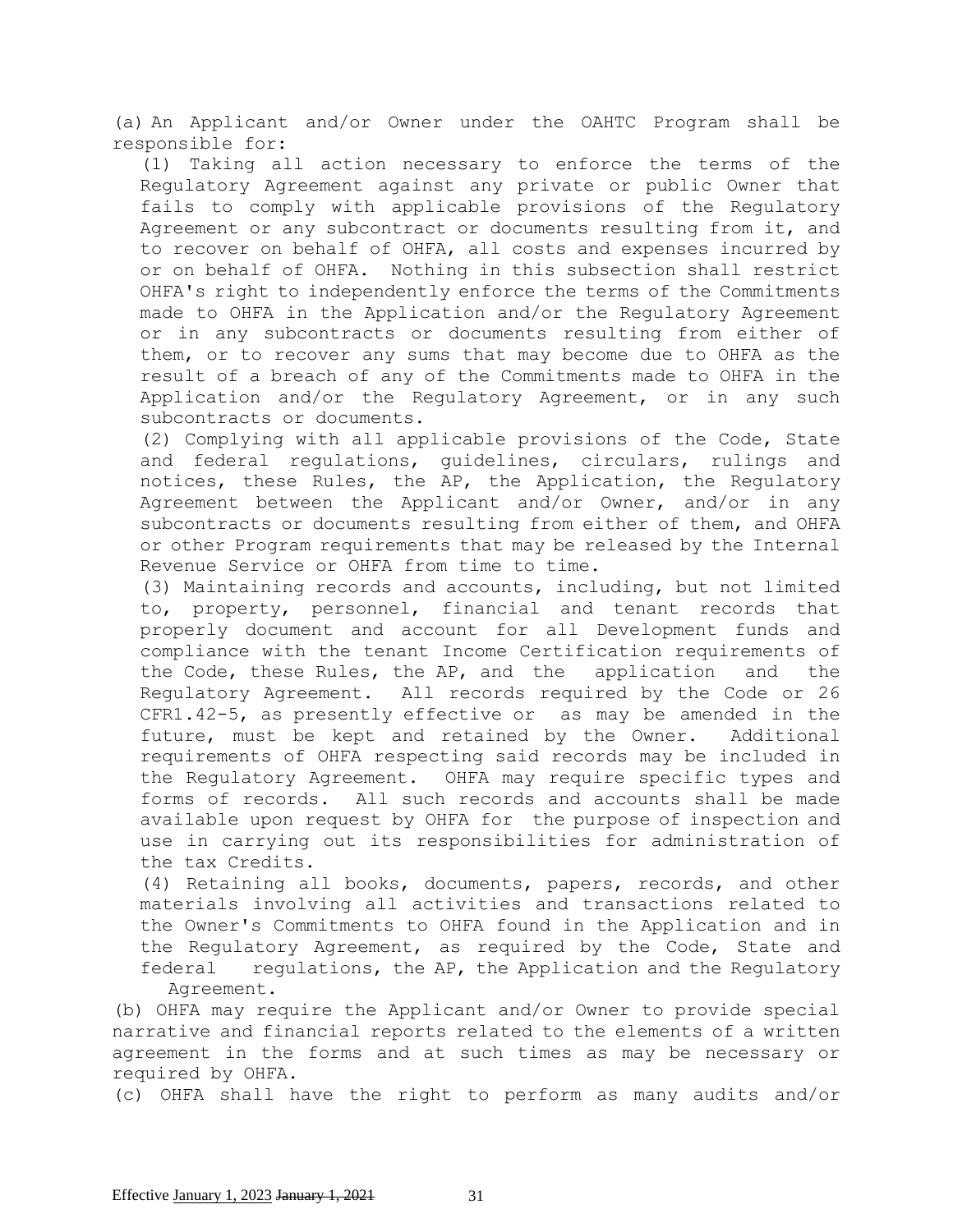compliance inspections of any Development, from time to time, in the complete discretion of OHFA, as OHFA deems necessary or appropriate to discharge its compliance duties to the IRS in regard to each Development for which TCAs have been awarded, at least through the end of the Compliance Period and Extended Use Period of the Buildings and units in the Development. Audits and compliance inspections may include physical inspection of any Building in the Development, as well as a review of the records described in this subchapter. The cost of any such audit shall be borne by the Applicant and/or Owner. The audit and inspection provisions of this subsection are in addition to any inspection of OAHTC Certifications, supporting documentation, or inspection of records performed pursuant to annual compliance review.

### **330:36-6-7. OHFA monitoring procedures**

(a) **General.** Section 42(m)(1)(B)(iii) of the Code mandates that state housing Credit agencies monitor all Placed-In-Service tax Credit projects for compliance with the provisions of Section 42. The Code also mandates that the Internal Revenue Service be notified, by the state housing agencies, of any instances of noncompliance, this includes failure to comply with the Code and federal regulations and these Chapter 36 Rules, as well as failure to pay all compliance fees in a timely manner. OHFA will also monitor for compliance with the Regulatory Agreement provisions which contain additional Owner Commitments made to secure points in the project selection process, e.g. additional Low-Income Units or an Extended Use Period. OHFA has assembled and will make available to the Development Owners**,** a Compliance Manual explaining the OAHTC monitoring process in detail. An Owner representative and a management agent representative will be required to successfully complete a compliance training session conducted by OHFA or approved by OHFA and submit proof thereof with the first Quarterly report. OHFA will monitor the documents and Certifications set forth in 330:36-6-7(b) and (c) for compliance with the Code.

# (b) **Record keeping and record retention provisions**.

(1) The Owner of a low-income housing project is required to keep records for each qualified low-income Building in the project showing:

(A) The total number of residential units in the Building (including the number of bedrooms and the size in square feet of each residential rental unit);

(B) The percentage of residential rental units in the Building that are Low-Income Units;

(C) The rents charged on each residential rental unit in the Building (including any utility allowances);

(D) The number of occupants in each Low-Income Unit;

(E) The Low-Income Unit vacancies in the Building and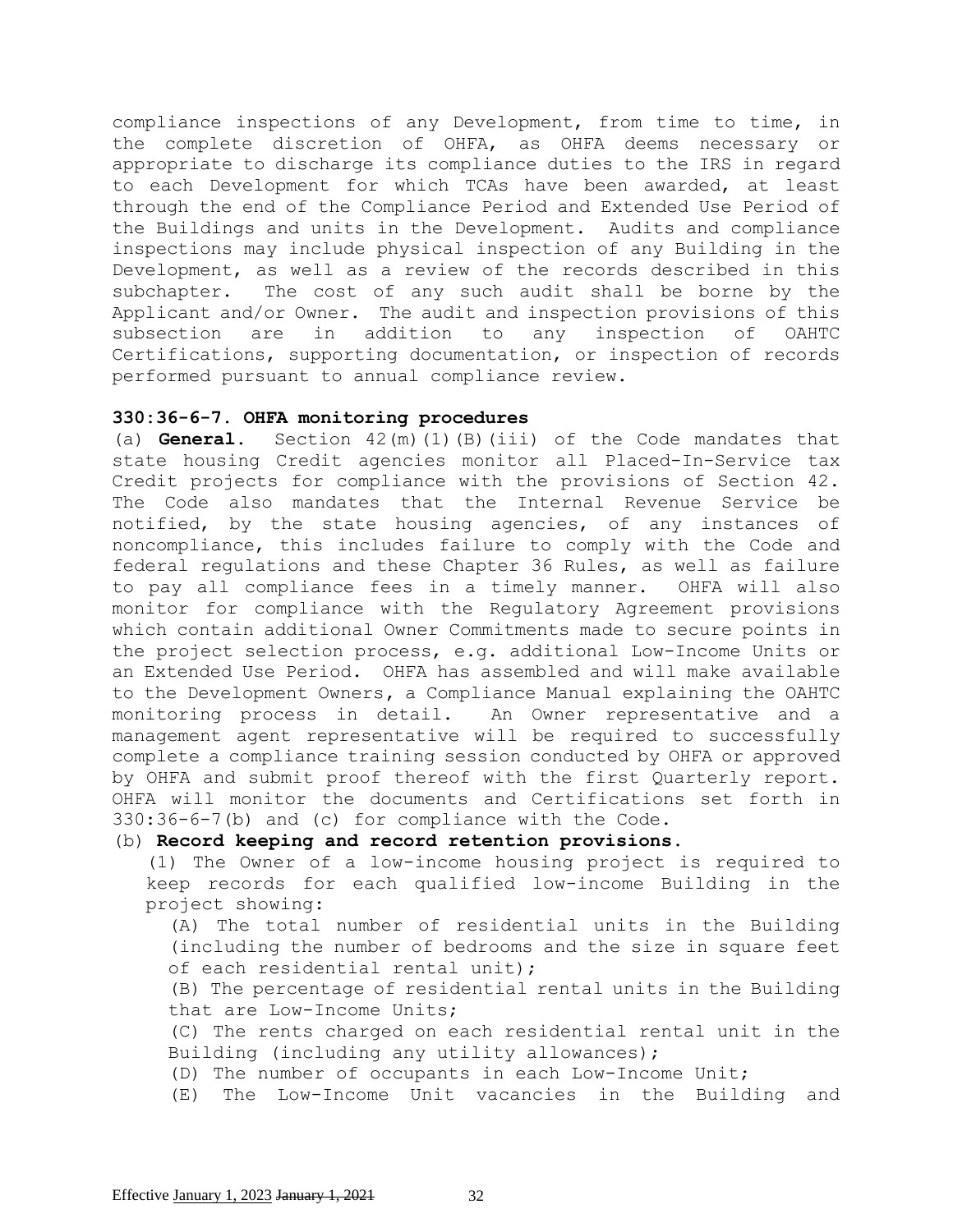information that shows when, and to whom the next available units were rented; (F) The initial Income Certification of each low-income tenant per unit, and any additional recertification that may be required; (G) Documentation to support each low-income tenant's Income Certification; (H) The Eligible Basis and qualified basis of the Building at the end of the first year of the Credit period; (I) The character and use of the nonresidential portion of the Building included in the Building's Eligible Basis under Section 42(d) of the Code (e.g. tenant facilities that are available on a comparable basis to all tenants and for which no separate fee is charged for use of the facilities, or facilities reasonably required by the project); and (J) Copies of all correspondence with the IRS.

(2) The Owner is required to retain the records described in this section for each Building in the project for at least six (6) years after the Due Date (with extensions) for filing the federal income tax return for that year. The records for the first year of the Credit period must be retained for at least six (6) years beyond the Due Date (with extensions) for filing the federal income tax return for the last year of the Compliance Period of the Building.

# (c) **Certification and review provisions.**

(1) Between the Placed-In-Service date of a Building and the submission of an Application for a final Allocation of Credits, and prior to the issuance of an 8609, OHFA may physically inspect the property. An on-site review will again be conducted within the following year as described in 330:36-6-7 (c) (6) of these Rules.

(2) In accordance with Section 42(l) (1), following the close of the first taxable year in the Credit period, the Owner must certify to the Secretary of the Treasury:

(i) the taxable year in which such Building was Placed-In-Service,

(ii) the adjusted basis and Eligible Basis as of the close of the first year of the Credit period,

(iii) the maximum applicable percentage and qualified basis, and

(iv) the election made for the low-income targeting threshold.

(v) This Certification is accomplished by completing Part II of the 8609(s). A copy of the completed 8609(s) must also be submitted to OHFA. The Due Date for submission is May 10, or as extended by The Service or Staff, of the year due to The Service for the first Credit year.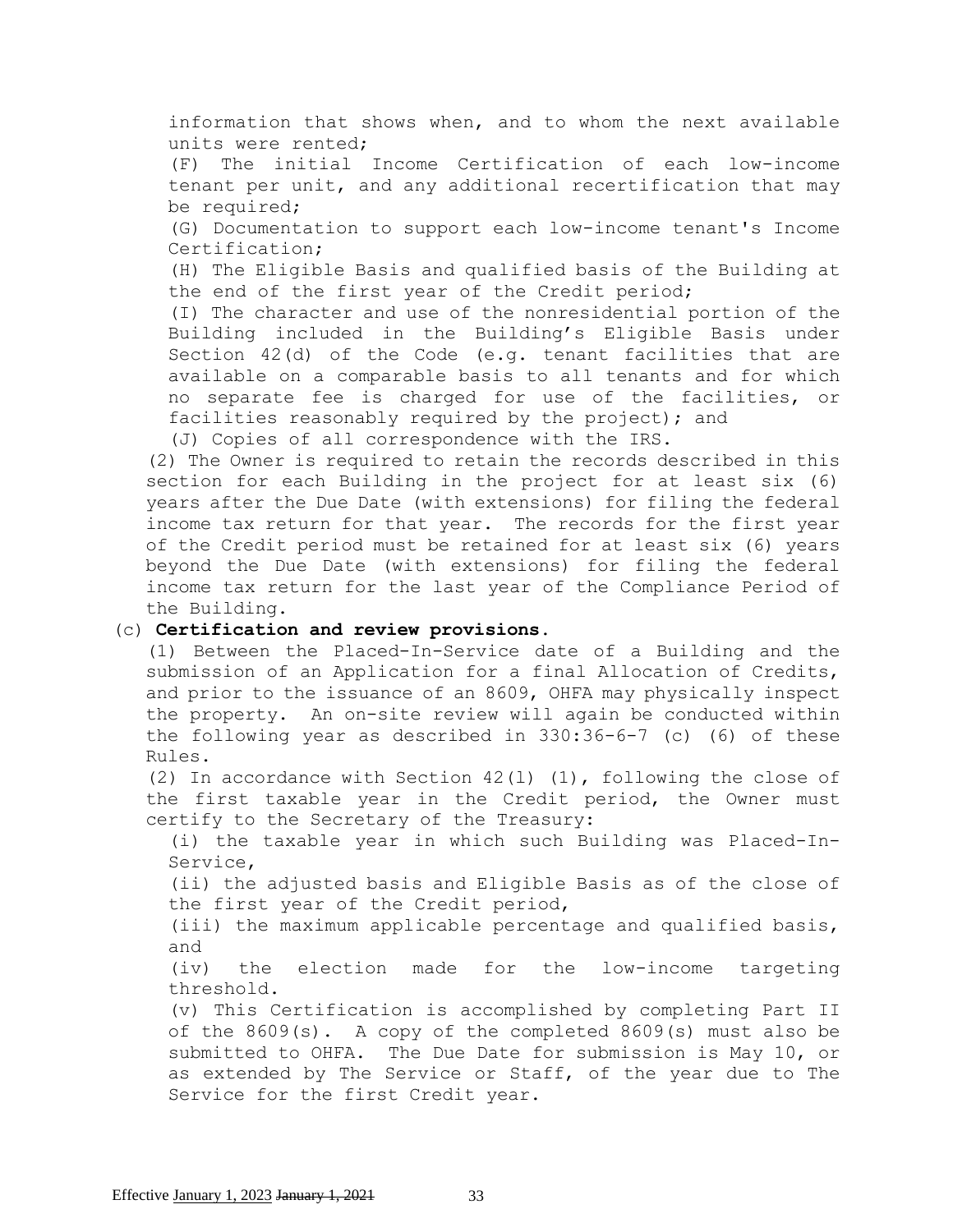(3) Owners must prepare and submit a quarterly report beginning with the first full calendar quarter after the last Building is Placed-In-Service, and for the subsequent three quarters. This report must be accompanied by copies of the Tenant Income Certifications for each tenant and new move-ins for the appropriate quarter. If a project is determined not to be in compliance with Program requirements or there is indication of possible noncompliance, OHFA, at its discretion, may require reports each quarter until compliance is demonstrated.

(4) The Owner of a low-income housing project is required to certify annually, in a form prescribed by OHFA, that for the preceding 12-month period:

(A) The project met the requirements of the 20-50 or 40-60 test under Section  $42(q)(1)$  of the Code, whichever Minimum setaside is applicable to the project, and, if applicable to the project, the  $15-40$  test under Section  $42$ (q)(4) for "deep rent skewed" projects;

(B) There was no change in the Applicable Fraction (as defined in Section 42(c) (1) (B))of any Building in the project, or that there was a change and a description of the change;

(C) The Owner has received an Income Certification from each low-income tenant and documentation to support that Certification;

(D) Each Low-Income Unit in the project was Rent-Restricted under Section 42(q) (2);

(E) All units in the project were for use by the general public and used on a nontransient basis (except for Transitional Housing for the Homeless);

(F) Each Building in the project was suitable for occupancy, taking into account local health, safety, and building codes (or other habitability standards), and the State or local government unit responsible for making building code inspections did not issue a report of a violation for any Building or Low-Income Unit in the project;

(G) There was no change in the Eligible Basis (as defined in Section 42(d)) of any Building in the project, or that there was a change, and the nature of that change;

(H) All tenant facilities included in the Eligible Basis under Section 42(d) of any Building in the project, such as swimming pool, other recreational facilities, and parking areas, were provided on a comparable basis without charge to all tenants in the Building;

(I) If a Low-Income Unit in the project became vacant during the year, reasonable attempts were, or are being made to rent that unit or the next available unit of comparable or smaller size to tenants having a qualifying Income before any units in the project were, or will be rented to tenants not having a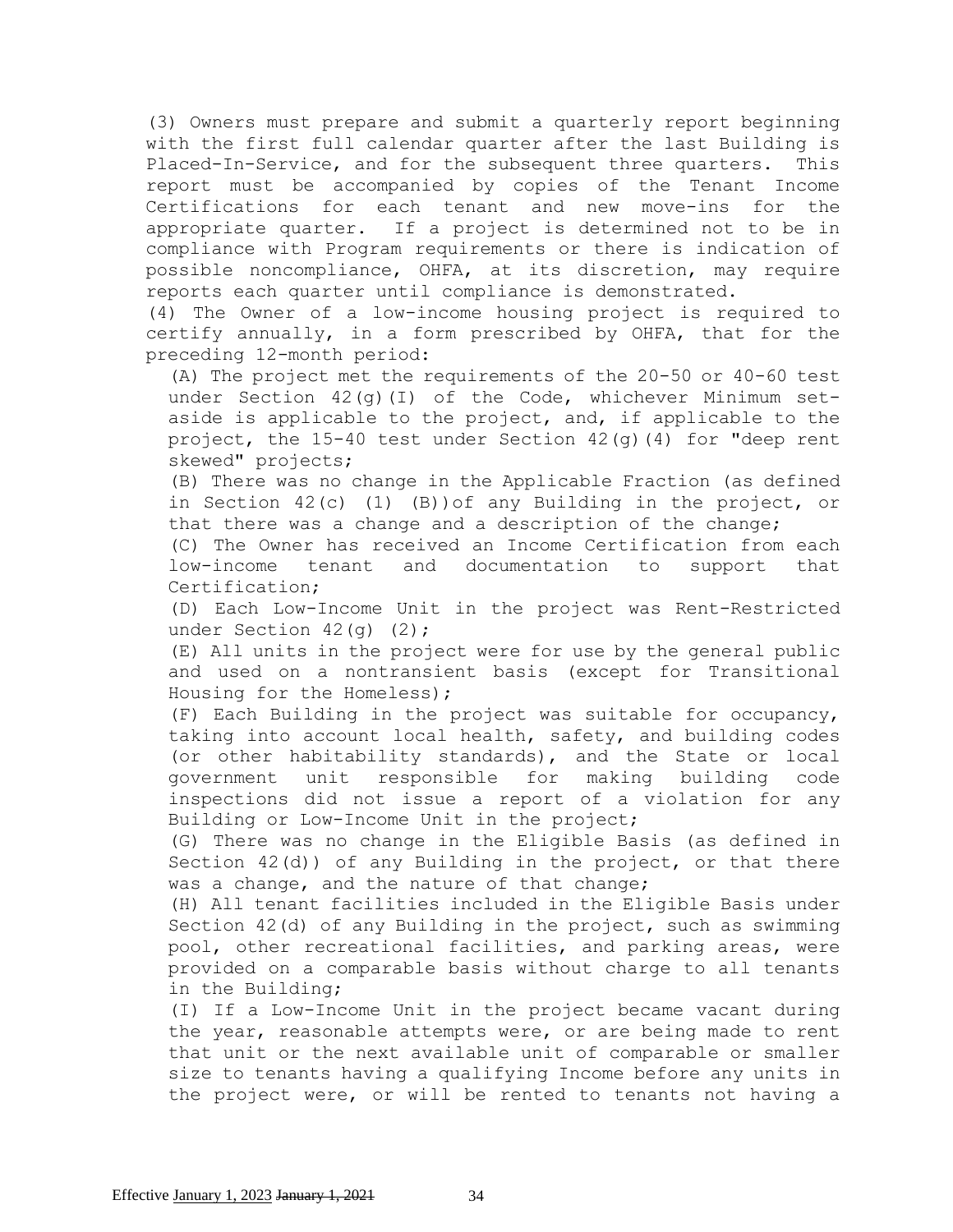#### qualifying Income;

(J) If the Income of the tenant of a Low-Income Unit in the project increased above the limit allowed in Section 42(g)(2)(D)(ii), the next available unit of comparable or smaller size in the project was, or will be, rented to tenants having a qualifying Income;

(K) An extended Low-Income Housing Commitment, as described in Section 42 (h)(6), was in effect;

(L) The project meets the additional requirements contained in the Regulatory Agreements;

(M) There was no change in the Owner entity (for example, Transfer of general partnership interest);

(N) If the Owner received its Credit Allocation from a portion of the State's ceiling set-aside for projects involving "qualified Nonprofit organizations" under Section 42(h)(5) of the Code, the Nonprofit organization has materially participated in the operation of the Development (within the meaning of CFR § 1.469) and complete the Nonprofit Addendum or other form prescribed by OHFA;

(O) No finding of discrimination under the Fair Housing Act, 42 U.S.C. 3601-3619, has occurred for this project. A finding of discrimination includes an adverse final decision by a substantially equivalent state or local fair housing agency, 42 U.S.C. 361a(a)(1), or an adverse judgment from federal court; and

(P) An extended Low-Income Housing Commitment as described in Section  $42(h)$  (6) was in effect, that an Owner cannot refuse to lease a unit in a project to an applicant because the applicant holds a voucher or certificate of eligibility under Section 8 of the United States Housing Act of 1937, 42 U.S.C. 1437s.

(Q) Collect data required by HUD in a form prescribed by OHFA. In no way will the data collection be in violation of Fair Housing.

(5) OHFA will review the Owner Certifications submitted pursuant to  $330:36-6-7(c)(4)$ , for compliance with the requirements of Section 42 of the Code.

(6) OHFA must and will conduct on-site inspections of all Buildings in the project by the end of the second calendar year following the year the last Building in the project is Placed-In-Service, and for at least twenty (20) percent of the project's Low-Income Units, inspect the units and review the low-income Certifications, the documentation supporting the Certifications, and the rent records for the tenants in those units.

(7) At least once every three (3) years through the Extended Use Period, OHFA must conduct on-site inspections of all Buildings. Refer to the application and/or the compliance manual for number of units to be inspected based on size of property according to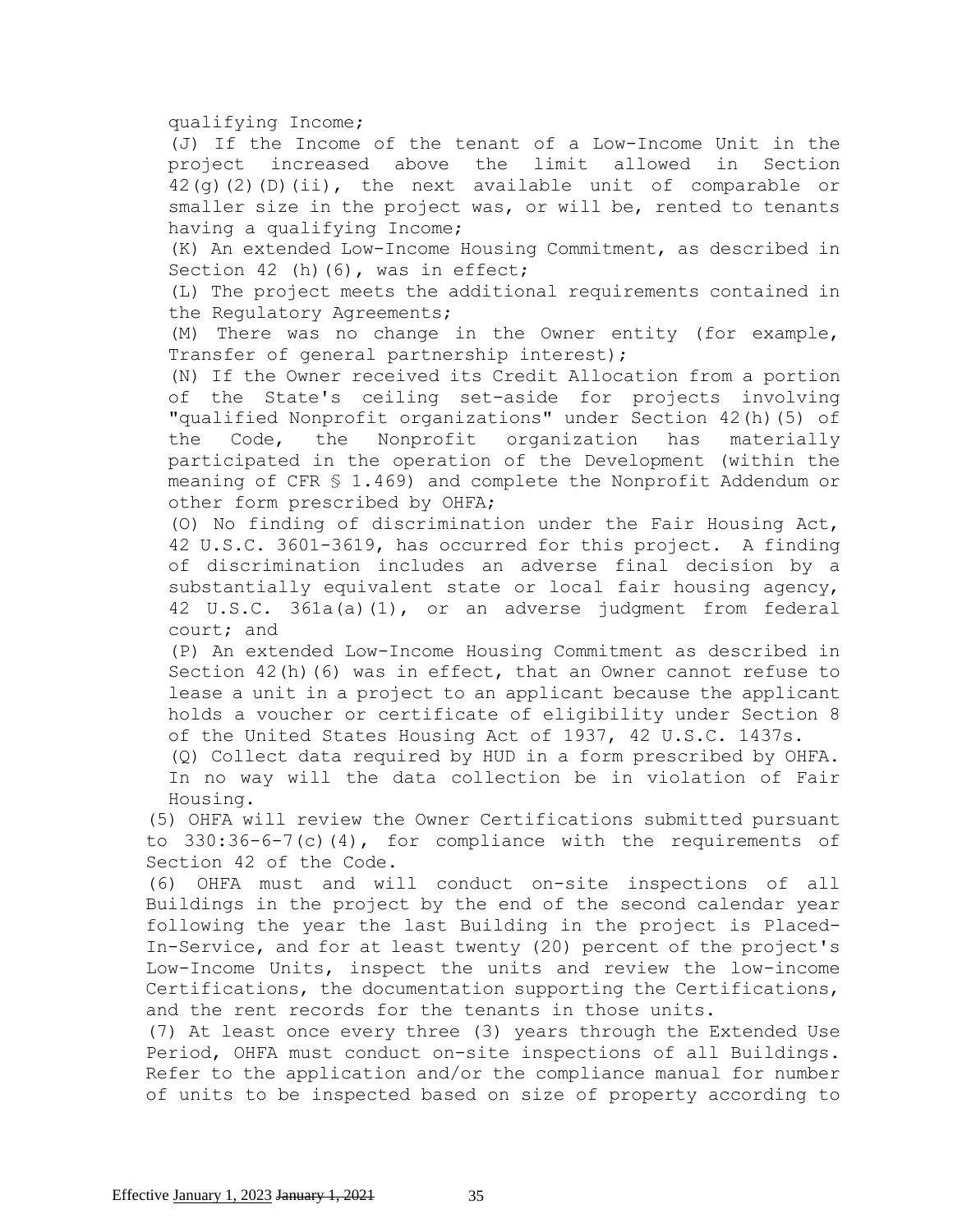amended compliance monitoring regulation 1.42-5. Staff will inspect the units and review the low-income Certifications, the documentation supporting the Certifications, and the rent records for the tenants in those units.

(8) The Certifications and reviews of paragraphs 330:36-6-7(c)(2) and (c)(4) of these Chapter 36 Rules are required to be made at least annually until the end of the Extended Use Period, and the Certifications are to be made under penalty of perjury.

(9) The Owner is required to provide to OHFA, for the first Credit year, a copy of the completed Part II 8609, 8609 Schedule A and Form 8586 that is submitted to the Internal Revenue Service. (10) The Owner is required to provide to OHFA, as it occurs, copies of all correspondence with the Internal Revenue Service.

(d) **Auditing/compliance provisions.** OHFA has the right to perform an audit and/or compliance inspection of any low-income housing project during the term of the Regulatory Agreement. An audit/compliance inspection includes physical inspection of any Building in the project, as well as a review of the records described in 330:36-6-7(c)(1) of these Chapter 36 Rules. The auditing/compliance inspection provisions of this paragraph is in addition to any inspection of low-income Certifications and documentation under 330:36-6-7(c)(7)of this Chapter 36 Rules.

## (e) **Notification of noncompliance provisions.**

(1) OHFA will provide prompt written notice to the Owner of a low-income housing project if OHFA does not receive the Certification described in  $330:36-6-7$  (c) (4) of these Chapter 36, or does not receive, or is not permitted to inspect, the tenant Income Certification supporting documentation and rent records, or discovers on audit, inspection review, or in some other manner, that the project is not in compliance with the Code or these Chapter 36 rules. The Owner shall have a period of time, not to exceed forty-five (45) calendar days, from the date of such notice (the "correction period") to supply any missing Certifications and bring the project into compliance. OHFA may extend, in its own discretion, the correction period for up to an additional thirty (30) calendar days for good cause.

(2) OHFA must file IRS Form 8823 Report of Noncompliance with the Internal Revenue Service no later than forty-five (45) calendar days after the end of the correction period whether or not the noncompliance or failure to certify is corrected. OHFA will explain on Form 8823 the nature of the noncompliance or failure to certify and indicate whether the Owner has corrected the noncompliance or failure to certify. Any change in either the Applicable Fraction or Eligible Basis that results in a decrease in the qualified basis of the project under Section 42(c)(1)(A) is an event of noncompliance that must be reported under this paragraph.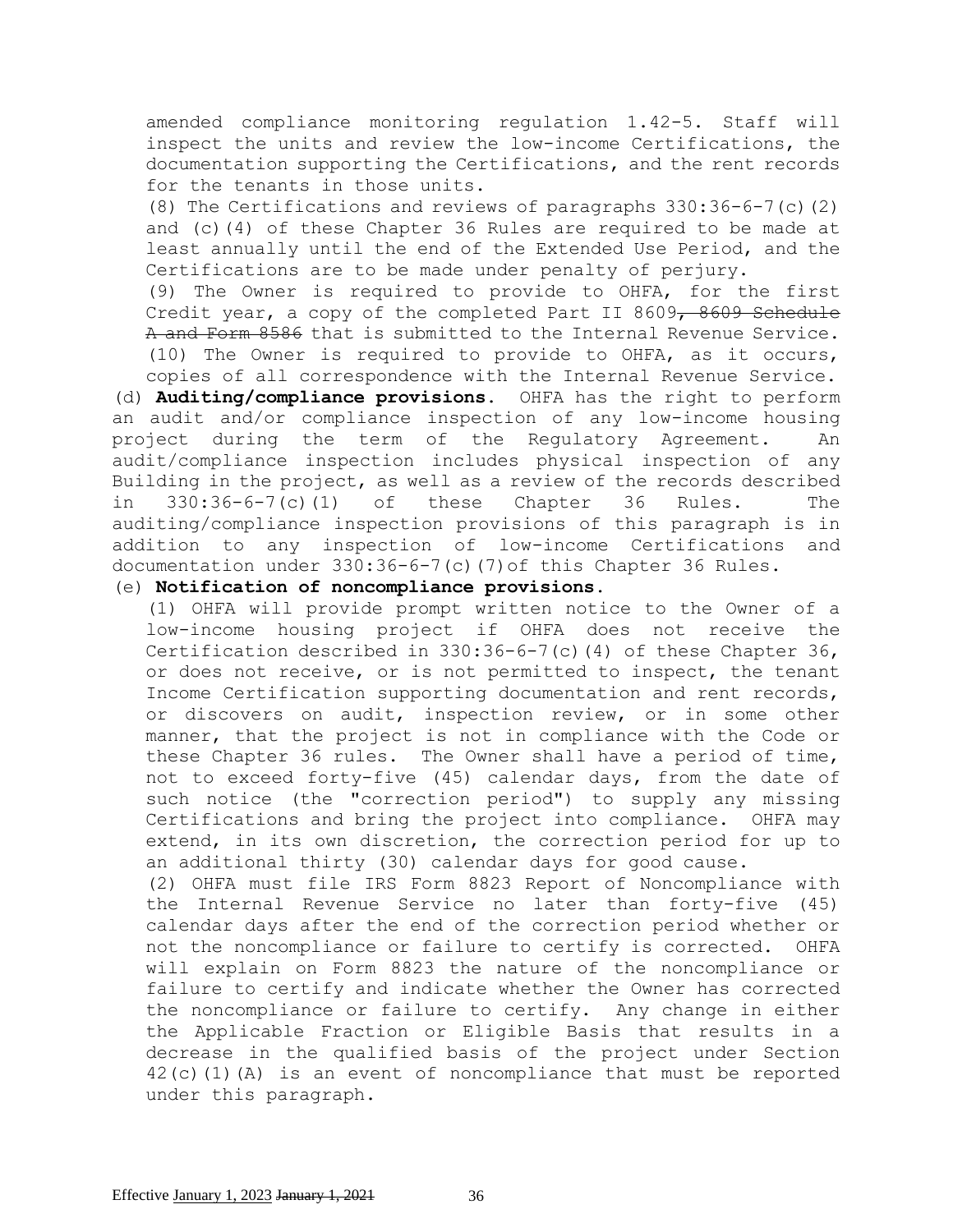#### **SUBCHAPTER 8. QUALIFIED CONTRACT**

#### **330:36-8-1. Purpose**.

Pursuant to 42(h)(6) of the Code, after the end of the 14th year of the Compliance Period, the Owner of a LIHTC Development can request OHFA as the allocating agency to find a buyer at the Qualified Contract Price (QCP). If a buyer cannot be located within one year, the Extended Use Commitment will terminate. This process provides the procedures for the submittal and review of the Qualified Contract requests.

## **330:36-8-2. [RESERVED]**

### **330:36-8-3. Authority.**

In the Omnibus Budget Reconciliation Act of 1989 (1989 Act), Congress modified the LIHTC Program by creating an Extended Use Period which lengthened the affordability period of Credit Developments from 15 years to 30 years. However, the 1989 Act also provided an option for Owners to exit the LIHTC Program at the end of the 15-year Compliance Period by requesting that the state allocating agency either purchase the Development or assign the agency's purchase right to another entity for a formula price pursuant to a "Qualified Contract".

### **330:36-8-4. [RESERVED]**

### **330:36-8-5. Policies and Procedures**

(a) LIHTC Developments that received an Allocation of Credits between 1990-2018 are eligible to submit a Qualified Contract Preliminary Application (QCPA) after the end of year 14 of the Compliance Period. This is available unless the Owner voluntarily waives the right to a Qualified Contract in the Application.

(b) OHFA will develop a Qualified Contract Application (QCA) process to administer requests from eligible Owners for a Qualified Contract pursuant to Code Section  $42(h)$  (6)(E)(i)(II).

(c) In keeping with the clear purpose of IRS Code Section 42, OHFA will resolve every case of doubt or interpretation in determining the Qualified Contract Price (QCP), both with regard to the overall process and for particular properties, in favor of a lower value.

# **330:36-8-6. [RESERVED]**

### **330:36-8-7. Eligibility**

(a) In determining the eligibility of a Development with multiple Allocations or Credit periods, OHFA will only consider the last